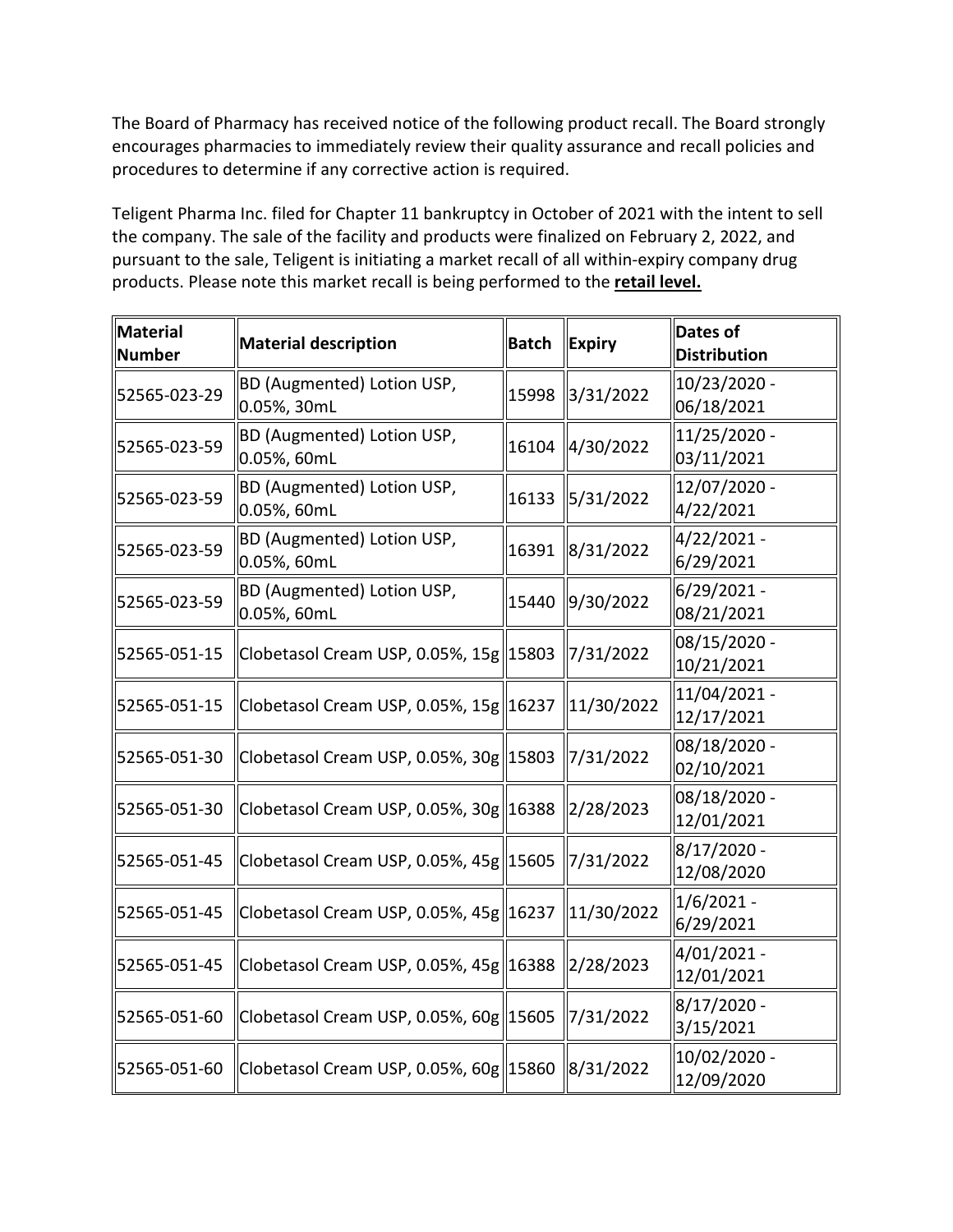| <b>Material</b><br><b>Number</b> | <b>Material description</b>                     | <b>Batch</b> | <b>Expiry</b> | <b>Dates of</b><br><b>Distribution</b> |
|----------------------------------|-------------------------------------------------|--------------|---------------|----------------------------------------|
| 52565-051-60                     | Clobetasol Cream USP, 0.05%, 60g  16001         |              | 9/30/2022     | 12/02/2020 -<br>01/15/2021             |
| 52565-051-60                     | Clobetasol Cream USP, 0.05%, 60g 16237          |              | 11/30/2022    | $1/13/2021$ -<br>2/04/2021             |
| 52565-051-60                     | Clobetasol Cream USP, 0.05%, 60g  16344         |              | 1/31/2023     | 2/08/2021 -<br>6/22/2021               |
| 52565-051-60                     | Clobetasol Cream USP, 0.05%, 60g 16294          |              | 2/28/2023     | 03/18/2021 -<br>10/25/2021             |
| 52565-051-60                     | Clobetasol Cream USP, 0.05%, 60g 16474          |              | 2/28/2023     | 10/25/2021                             |
| 52565-051-60                     | Clobetasol Cream USP, 0.05%, $60g$   16543      |              | 2/28/2023     | 10/25/2021                             |
| 70512-028-60                     | Clobetasol Crm USP, 0.05%, 60g<br><b>SOLA</b>   | 16001        | 9/30/2022     | 10/14/2020 -<br>5/6/2021               |
| 70512-028-60                     | Clobetasol Crm USP, 0.05%, 60g<br><b>SOLA</b>   | 16089        | 11/30/2022    | $5/6/2021 -$<br>1/13/2021              |
| 52565-094-15                     | Clobetasol Crm(Emollient)USP<br>0.05%, 15g      | 15377        | 3/31/2022     | $6/16/2020$ -<br>3/15/2021             |
| 52565-094-15                     | Clobetasol Crm(Emollient)USP<br>0.05%, 15g      | 15927        | 9/30/2022     | 10/21/2020 -<br>3/01/2021              |
| 52565-094-15                     | Clobetasol Crm(Emollient)USP<br>0.05%, 15g      | 16130        | 11/30/2022    | $2/28/2021 -$<br>11/04/2021            |
| 52565-094-30                     | Clobetasol Crm(Emollient)USP<br>$[0.05\%, 30g]$ | 15117        | 2/28/2022     | $8/6/2020 -$<br>12/02/2020             |
| 52565-094-30                     | Clobetasol Crm(Emollient)USP<br>$0.05%$ , 30g   | 16028        | 9/30/2022     | 12/01/2020 -<br>8/14/2021              |
| 52565-094-30                     | Clobetasol Crm(Emollient)USP<br>$0.05%$ , 30g   | 16945        | 5/31/2023     | 8/24/2021<br>10/21/2021                |
| 52565-094-45                     | Clobetasol Crm(Emollient)USP<br>$0.05%$ , 45g   | 15377        | 3/31/2022     | $6/10/2020$ -<br>12/23/2020            |
| 52565-094-45                     | Clobetasol Crm(Emollient)USP<br>0.05%, 45g      | 15927        | 9/30/2022     | 12/29/2020 -<br>8/04/2021              |
| 52565-094-45                     | Clobetasol Crm(Emollient)USP<br>0.05%, 45g      | 16683        | 5/31/2023     | 8/30/2021 -<br>12/17/2021              |
| 52565-094-60                     | Clobetasol Crm(Emollient)USP<br>$0.05%$ , 60g   | 15116        | 2/28/2022     | $8/11/2020$ -<br>3/15/2021             |
| 52565-094-60                     | Clobetasol Crm(Emollient)USP<br>$0.05%$ , 60g   | 15117        | 2/28/2022     | $11/17/2020$ -<br>01/15/2021           |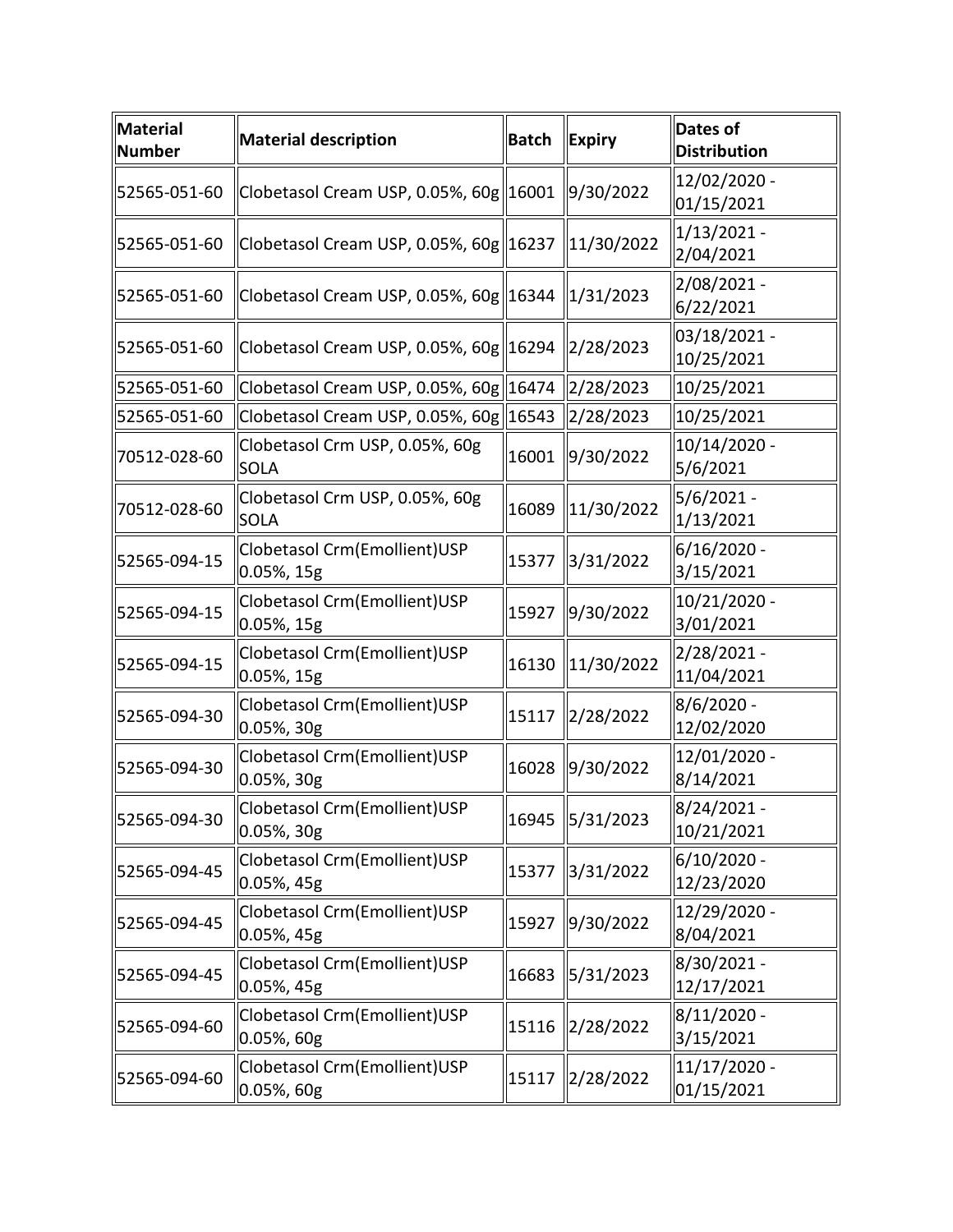| Material<br>Number | <b>Material description</b>                   | <b>Batch</b> | <b>Expiry</b> | <b>Dates of</b><br><b>Distribution</b> |
|--------------------|-----------------------------------------------|--------------|---------------|----------------------------------------|
| 52565-094-60       | Clobetasol Crm(Emollient)USP<br>0.05%, 60g    | 16130        | 11/30/2022    | 3/04/2021 -<br>3/22/2021               |
| 52565-094-60       | Clobetasol Crm(Emollient)USP<br>$0.05%$ , 60g | 16228        | 11/30/2022    | 3/23/2021 -<br>11/04/2021              |
| 52565-094-60       | Clobetasol Crm(Emollient)USP<br>0.05%, 60g    | 16348        | 1/31/2023     | 11/09/2021 -<br>01/03/2022             |
| 52565-055-02       | Clobetasol Lotion, 0.05%, 2oz                 | 15599        | 4/30/2022     | 08/18/2020 -<br>03/08/2021             |
| 52565-055-02       | Clobetasol Lotion, 0.05%, 2oz                 | 16108        | 10/31/2022    | 03/04/2021 -<br>06/03/2021             |
| 52565-055-02       | Clobetasol Lotion, 0.05%, 2oz                 | 16471        | 2/28/2023     | 06/02/2021 -<br>07/08/2021             |
| 52565-055-02       | Clobetasol Lotion, 0.05%, 2oz                 | 16680        | 3/31/2023     | 07/07/2021 -<br>12/17/2021             |
| 52565-055-04       | Clobetasol Lotion, 0.05%, 4oz                 | 15120        | 2/28/2022     | 08/06/2020 -<br>09/10/2020             |
| 52565-055-04       | Clobetasol Lotion, 0.05%, 4oz                 | 15126        | 2/28/2022     | 09/10/2020 -<br>10/21/2020             |
| 52565-055-04       | Clobetasol Lotion, 0.05%, 4oz                 | 15592        | 4/30/2022     | 10/05/2020 -<br>12/04/2020             |
| 52565-055-04       | Clobetasol Lotion, 0.05%, 4oz                 | 15599        | 4/30/2022     | 12/04/2020 -<br>01/06/2021             |
| 52565-055-04       | Clobetasol Lotion, 0.05%, 4oz                 | 16108        | 10/31/2022    | 01/06/2021 -<br>02/05/2021             |
| 52565-055-04       | Clobetasol Lotion, 0.05%, 4oz                 | 16145        | 10/31/2022    | 02/05/2021 -<br>03/31/2021             |
| 52565-055-<br>04   | Clobetasol Lotion, 0.05%, 4oz                 | 16261        | 12/31/2022    | 03/31/2021 -<br>06/29/2021             |
|                    | 52565-055-04 Clobetasol Lotion, 0.05%, 4oz    | 16456        | 2/28/2023     | $5/21/2021 -$<br>06/30/2021            |
|                    | 52565-055-04 Clobetasol Lotion, 0.05%, 4oz    | 16471        | 2/28/2023     | 07/01/2021 -<br>08/30/2021             |
|                    | 52565-055-04  Clobetasol Lotion, 0.05%, 4oz   | 16552        | 3/31/2023     | 07/29/2021 -<br>12/17/2021             |
|                    | 52565-055-04 Clobetasol Lotion, 0.05%, 4oz    | 16680        | 3/31/2023     | 08/04/2021 -<br>8/18/2021              |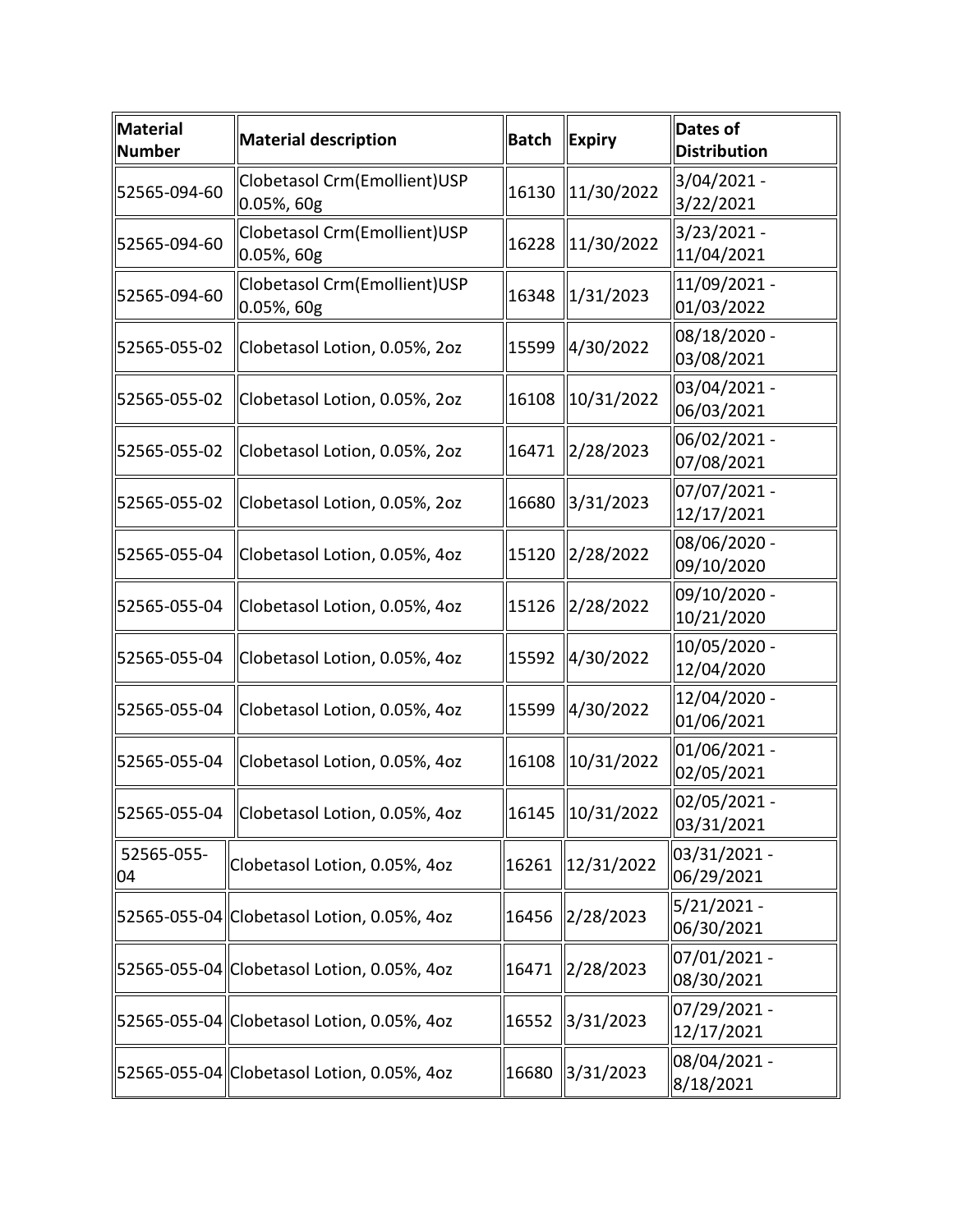| <b>Material</b><br><b>Number</b> | <b>Material description</b>                          | <b>Batch</b> | <b>Expiry</b> | <b>Dates of</b><br><b>Distribution</b> |
|----------------------------------|------------------------------------------------------|--------------|---------------|----------------------------------------|
| 52565-039-15                     | Clobetasol Ointment USP, 0.05%,<br>$\vert$ 15g       | 15856        | 8/31/2022     | 09/03/2020 -<br>06/23/2021             |
| 52565-039-15                     | Clobetasol Ointment USP, 0.05%,<br>15g               | 17026        | 6/30/2023     | 12/17/2021                             |
| 52565-039-30                     | Clobetasol Ointment USP, 0.05%,<br>30g               | 15856        | 8/31/2022     | 09/10/2020 -<br>09/29/2021             |
| 52565-039-30                     | Clobetasol Ointment USP, 0.05%,<br>30 <sub>g</sub>   | 17026        | 6/30/2023     | 12/1/2021                              |
| 52565-039-30                     | Clobetasol Ointment USP, 0.05%,<br>30 <sub>g</sub>   | 17046        | 6/30/2023     | 12/1/2021                              |
| 52565-039-45                     | Clobetasol Ointment USP, 0.05%,<br>45g               | 15856        | 8/31/2022     | 09/16/2020 -<br>11/24/2021             |
| 52565-039-60                     | Clobetasol Ointment USP, 0.05%,<br>60 <sub>g</sub>   | 15856        | 8/31/2022     | 9/30/2020 -<br>12/30/2020              |
| 52565-039-60                     | Clobetasol Ointment USP, 0.05%,<br>60g               | 17026        | 6/30/2023     | 11/16/2021 -<br>01/03/2022             |
| 52565-082-15                     | Clobetasol Propionate Gel, 0.05%,<br> 15g            | 15063        | 2/28/2022     | 8/26/2020 -<br>10/09/2020              |
| 52565-082-15                     | Clobetasol Propionate Gel, 0.05%,<br>15 <sub>g</sub> | 15928        | 9/30/2022     | 10/13/2020 -<br>12/22/2020             |
| 52565-082-15                     | Clobetasol Propionate Gel, 0.05%,<br> 15g            | 16432        | 2/28/2023     | 4/21/2021 -<br>6/11/2021               |
| 52565-082-15                     | Clobetasol Propionate Gel, 0.05%,<br>15g             | 16769        | 4/30/2023     | $6/15/2021 -$<br>8/28/2021             |
| $52565 - 082 - 30$ 30g           | Clobetasol Propionate Gel, 0.05%,                    | 15243        | 2/28/2022     | 7/6/2020 -<br>6/22/2021                |
| 52565-082-30                     | Clobetasol Propionate Gel, 0.05%,<br>30 <sub>g</sub> | 16628        | 3/31/2023     | $6/15/2021 -$<br>9/08/2021             |
| 52565-082-60                     | Clobetasol Propionate Gel, 0.05%,<br>60g             | 15064        | 2/28/2022     | 03/26/2020 -<br>07/21/2020             |
| 52565-082-60                     | Clobetasol Propionate Gel, 0.05%,<br>60g             | 15286        | 2/28/2022     | 7/24/2020 -<br>11/30/2020              |
| 52565-082-60                     | Clobetasol Propionate Gel, 0.05%,<br>60g             | 15287        | 2/28/2022     | 11/30 /2020 -<br>5/12/2021             |
| 52565-082-60                     | Clobetasol Propionate Gel, 0.05%,<br>60g             | 16173        | 11/30/2022    | 2/05/2021 -<br>8/28/2021               |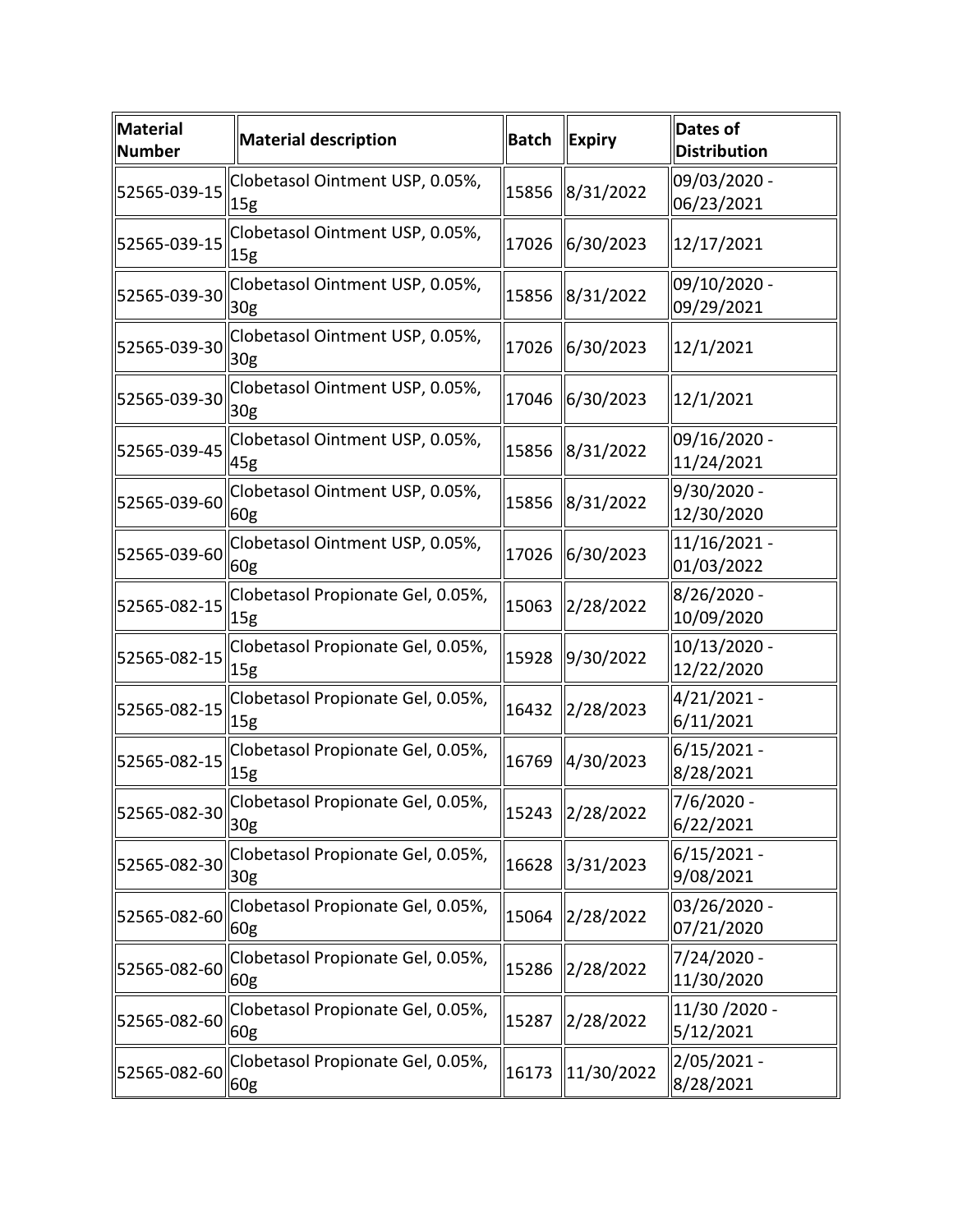| <b>Material</b><br><b>Number</b> | <b>Material description</b>                          | <b>Batch</b> | <b>Expiry</b> | <b>Dates of</b><br><b>Distribution</b> |
|----------------------------------|------------------------------------------------------|--------------|---------------|----------------------------------------|
| 52565-082-60                     | Clobetasol Propionate Gel, 0.05%,<br>$\parallel$ 60g | 16628        | 3/31/2023     | 6/04/2021 -<br>09/09/2021              |
|                                  | 52565-038-15 Desonide Ointment, 0.05%, 15g           | 15495        | 4/30/2022     | 06/04/2020 -<br>08/16/2021             |
|                                  | 52565-038-15 Desonide Ointment, 0.05%, 15g           | 16955        | 5/31/2023     | 09/16/2021 -<br>01/06/2022             |
|                                  | 52565-038-60 Desonide Ointment, 0.05%, 60g           | 15249        | 3/31/2022     | 5/15/2020 -<br>6/26/2020               |
|                                  | 52565-038-60 Desonide Ointment, 0.05%, 60g           | 15250        | 3/31/2022     | 6/26/2020 -<br>9/17/2020               |
|                                  | 52565-038-60 Desonide Ointment, 0.05%, 60g           | 15446        | 3/31/2022     | 9/17/2020 -<br>3/08/2021               |
|                                  | 52565-038-60 Desonide Ointment, 0.05%, 60g           | 15495        | 4/30/2022     | 12/23/2020 -<br>07/29/2021             |
|                                  | 52565-038-60 Desonide Ointment, 0.05%, 60g           | 16377        | 1/31/2023     | 5/22/2021-<br>11/22/2021               |
| 70512-037-10                     | Desoxi Oint USP, 0.05%, 100g,<br><b>SOLA</b>         | 15996        | 9/30/2022     | 11/11/2020 -<br>1/4/2022               |
| 70512-037-10                     | Desoxi Oint USP, 0.05%, 100g,<br><b>SOLA</b>         | 15997        | 9/30/2022     | 12/8/2020 -<br>12/8/2020               |
| 52565-045-99                     | Desoximetasone Oint USP, 0.05%,<br>100g              | 15196        | 2/28/2022     | 12/16/2020 -<br>9/21/2021              |
| 52565-045-99                     | Desoximetasone Oint USP, 0.05%,<br>100g              | 16605        | 3/31/2023     | 06/09/2021 -<br>11/22/2021             |
| $52565 - 045 - 60$ 60g           | Desoximetasone Oint USP, 0.05%,                      | 15190        | 2/28/2022     | 07/30/2020 -<br>06/25/2021             |
| 52565-045-60                     | Desoximetasone Oint USP, 0.05%,<br>60 <sub>g</sub>   | 16660        | 4/30/2023     | 06/04/2021 -<br>08/28/2021             |
| 52565-045-60                     | Desoximetasone Oint USP, 0.05%,<br>60g               | 17037        | 6/30/2023     | 09/16/2021 -<br>10/29/2021             |
| 52565-045-60                     | Desoximetasone Oint USP, 0.05%,<br>60 <sub>g</sub>   | 17163        | 8/31/2023     | 10/29/2021 -<br>11/02/2021             |
| 52565-030-99                     | Desoximetasone Oint USP, 0.25%,<br>100g              | 15496        | 4/30/2022     | 08/05/2020 -<br>02/22/2021             |
| 52565-030-99                     | Desoximetasone Oint USP, 0.25%,<br>100g              | 16347        | 1/31/2023     | 03/05/2021 -<br>11/24/2021             |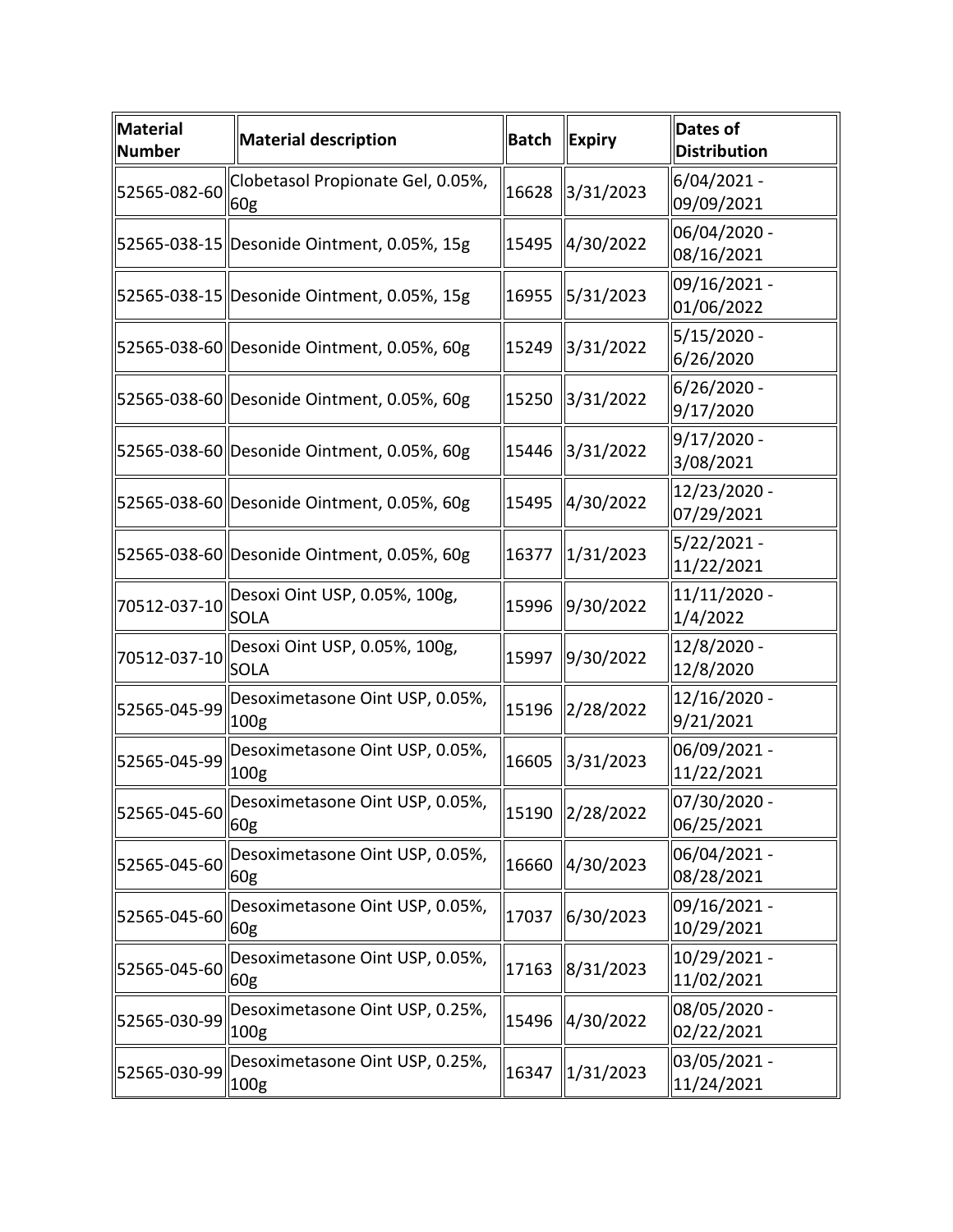| <b>Material</b><br><b>Number</b> | <b>Material description</b>                  | <b>Batch</b> | <b>Expiry</b>          | <b>Dates of</b><br><b>Distribution</b> |
|----------------------------------|----------------------------------------------|--------------|------------------------|----------------------------------------|
| 52565-030-15                     | Desoximetasone Oint USP, 0.25%,<br>  15g     | 15496        | 4/30/2022              | 9/02/2020 -<br>10/22/2020              |
| 52565-030-15                     | Desoximetasone Oint USP, 0.25%,<br> 15g      | 16298        | 1/31/2023              | $5/19/2021 -$<br>9/29/2021             |
| 52565-030-60                     | Desoximetasone Oint USP, 0.25%,<br>60g       | 15496        | 4/30/2022              | 08/27/2020 -<br>05/05/2021             |
| 52565-030-60                     | Desoximetasone Oint USP, 0.25%,<br>60g       | 16298        | 1/31/2023              | 06/16/2021 -<br>09/29/2021             |
| 52565-002-05                     | Diclofenac Sodium TS USP, 1.5%,<br>150mL     | 15066        | 3/31/2023              | 7/29/2020 -<br>11/5/2020               |
| 52565-002-05                     | Diclofenac Sodium TS USP, 1.5%,<br>150mL     | 15389        | 3/31/2023              | 11/5/2020 -<br>11/25/2020              |
| 52565-002-05                     | Diclofenac Sodium TS USP, 1.5%,<br>150mL     | 15437        | 12/31/2023             | $1/20/2021 -$<br>2/4/2021              |
| 52565-002-05                     | Diclofenac Sodium TS USP, 1.5%,<br>150mL     | 16823        | 4/30/2024              | 9/21/2021 -<br>10/29/2021              |
| 52565-002-05                     | Diclofenac Sodium TS USP, 1.5%,<br>150mL     | 16825        | 4/30/2024              | 10/29/2021                             |
| 52565-002-05                     | Diclofenac Sodium TS USP, 1.5%,<br>150mL     | 16826        | 4/30/2024              | 10/29/2021                             |
| 70512-025-05                     | Diclofenac TS USP, 1.5%, 5 oz<br><b>SOLA</b> | 15384        | 3/31/2023              | 5/15/2020 -<br>12/8/2020               |
| 70512-025-05                     | Diclofenac TS USP, 1.5%, 5 oz<br><b>SOLA</b> | 15646        | 5/31/2023              | 8/31/2020 -<br>10/14/2020              |
| 70512-025-05                     | Diclofenac TS USP, 1.5%, 5 oz<br><b>SOLA</b> |              | 15971 9/30/2023        | 10/14/2020 -<br>2/9/2021               |
| 70512-025-05                     | Diclofenac TS USP, 1.5%, 5 oz<br><b>SOLA</b> | 16206        | $\parallel$ 11/30/2023 | 12/11/2020 -<br>8/5/2021               |
| 70512-025-05                     | Diclofenac TS USP, 1.5%, 5 oz<br><b>SOLA</b> | 16226        | $\parallel$ 11/30/2023 | 12/11/2020 -<br>1/11/2021              |
| 70512-025-05                     | Diclofenac TS USP, 1.5%, 5 oz<br><b>SOLA</b> | 16268        | 12/31/2023             | $ 1/11/2021 - 2/3/2021 $               |
| 70512-025-05                     | Diclofenac TS USP, 1.5%, 5 oz<br>SOLA        | 16342        | 1/31/2024              | 2/17/2021 -<br>2/22/2021               |
| 70512-025-05                     | Diclofenac TS USP, 1.5%, 5 oz<br><b>SOLA</b> | 16343        | $\parallel$ 1/31/2024  | 2/22/2021 - 4/6/2021                   |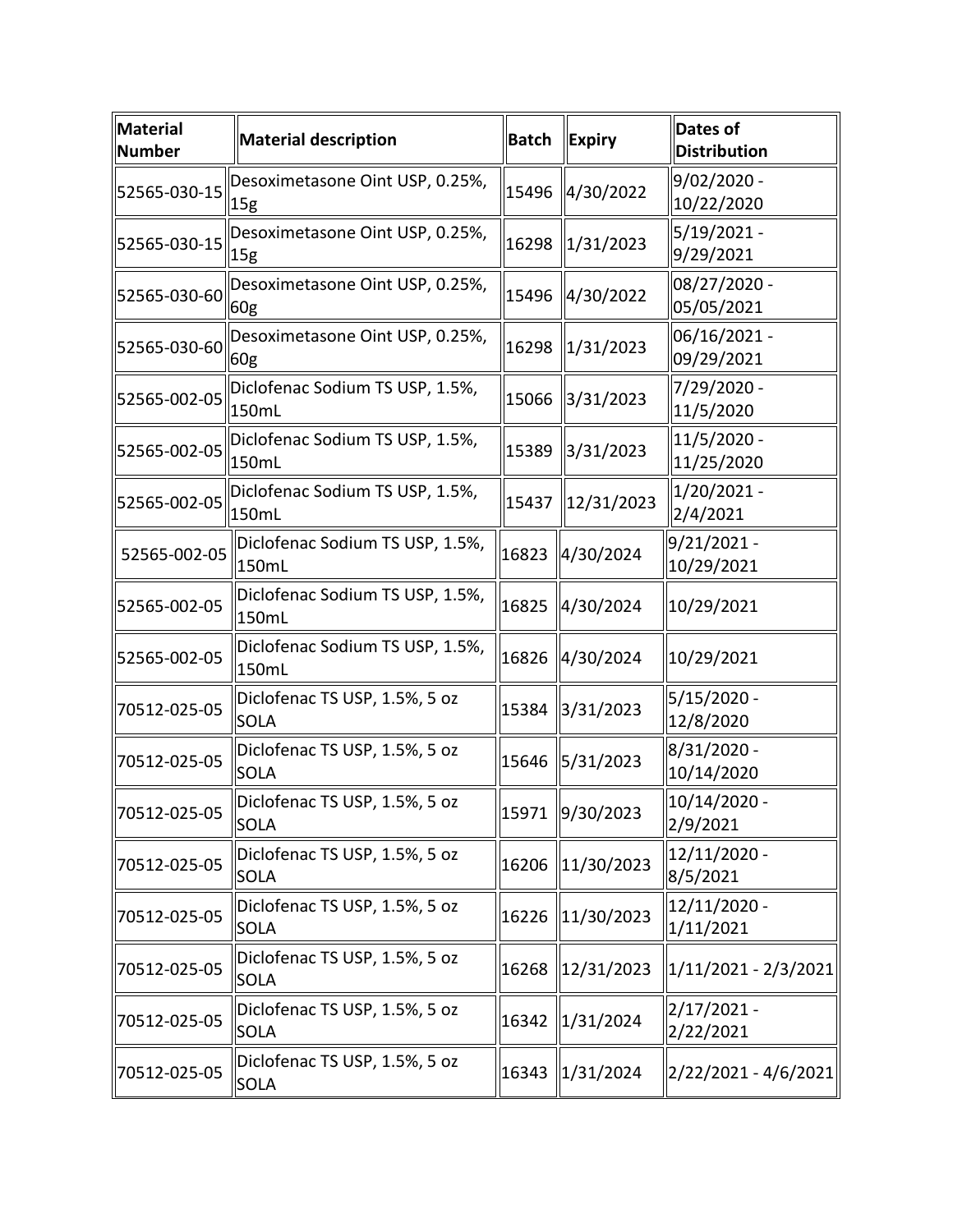| <b>Material</b><br><b>Number</b> | <b>Material description</b>                          | <b>Batch</b> | <b>Expiry</b>         | <b>Dates of</b><br><b>Distribution</b> |
|----------------------------------|------------------------------------------------------|--------------|-----------------------|----------------------------------------|
| 70512-025-05                     | Diclofenac TS USP, 1.5%, 5 oz<br><b>SOLA</b>         | 16503        | 3/31/2024             | 4/14/2021 -<br>4/19/2021               |
| 70512-025-05                     | Diclofenac TS USP, 1.5%, 5 oz<br><b>SOLA</b>         | 16504        | 3/31/2024             | 4/14/2021 -<br>5/14/2021               |
| 70512-025-05                     | Diclofenac TS USP, 1.5%, 5 oz<br>SOLA                | 16632        | 4/30/2024             | $5/14/2021 -$<br>6/28/2021             |
| 70512-025-05                     | Diclofenac TS USP, 1.5%, 5 oz<br><b>SOLA</b>         | 16715        | 5/31/2024             | 6/23/2021 - 8/3/2021                   |
| 70512-025-05                     | Diclofenac TS USP, 1.5%, 5 oz<br><b>SOLA</b>         | 16731        | $\frac{15}{31/2024}$  | 8/3/2021 - 9/20/2021                   |
| 70512-031-60                     | Diflor Diacetate Oint USP, 0.05%,<br>60g             | 15876        | 8/31/2022             | 9/3/2020 - 9/3/2020                    |
| 70512-031-60                     | Diflor Diacetate Oint USP, 0.05%,<br>60g             | 15800        | 7/31/2022             | 7/30/2020 -<br>8/19/2020               |
| 70512-031-60                     | Diflor Diacetate Oint USP, 0.05%,<br>60g             | 15904        | 8/31/2022             | 9/16/2020 -<br>12/9/2020               |
| 70512-031-60                     | Diflor Diacetate Oint USP, 0.05%,<br>60g             | 15917        | 8/31/2022             | 12/8/2020 -<br>4/19/2021               |
| 70512-031-60                     | Diflor Diacetate Oint USP, 0.05%,<br>60g             | 15922        | $\ 8/31/2022\ $       | no sales                               |
| 70512-031-60                     | Diflor Diacetate Oint USP, 0.05%,<br>60g             | 16202        | 11/30/2022            | no sales                               |
| 70512-031-60                     | Diflor Diacetate Oint USP, 0.05%,<br>60g             | 16203        | 11/30/2022            | 4/22/2021 - 9/8/2021                   |
| 52565-063-60                     | Diflor Diacetate Oint USP, 0.05%,<br>$\parallel$ 60g |              | 16205 11/30/2022      | $ 01/11/2021 -$<br>07/21/2021          |
| 52565-063-60                     | Diflor Diacetate Oint USP, 0.05%,<br>60g             | 15876        | 8/31/2022             | 09/17/2020 -<br>12/16/2020             |
| 52565-022-15                     | Econazole Nitrate Cream, 1%, 15g 16410               |              | 1/31/2023             | 8/24/2021 -<br>9/21/2021               |
| 52565-022-15                     | Econazole Nitrate Cream, 1%, 15g  16438              |              | 1/31/2023             | 4/2/2021 - 6/18/2021                   |
| 52565-022-15                     | Econazole Nitrate Cream, 1%, 15g 16882               |              | 4/30/2023             | 9/30/2021 -<br>12/17/2021              |
| 52565-022-30                     | Econazole Nitrate Cream, 1%, 30g 16410               |              | 1/31/2023             | 8/23/2021 -<br>11/24/2021              |
| 52565-022-30                     | Econazole Nitrate Cream, 1%, 30g 16438               |              | $\parallel$ 1/31/2023 | 4/2/2021 - 7/28/2021                   |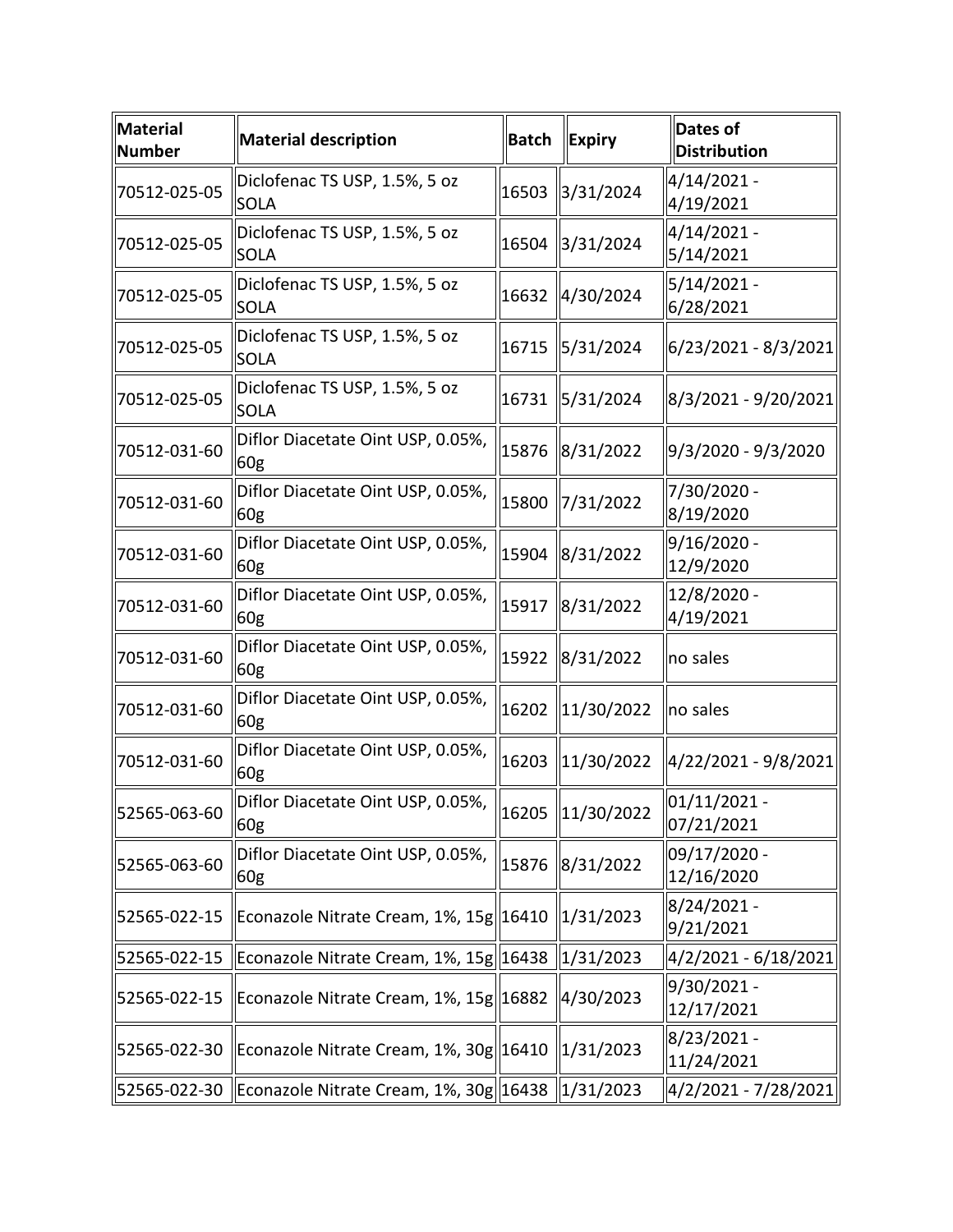| Material<br><b>Number</b> | <b>Material description</b>                                         | <b>Batch</b> | <b>Expiry</b>          | <b>Dates of</b><br><b>Distribution</b> |
|---------------------------|---------------------------------------------------------------------|--------------|------------------------|----------------------------------------|
|                           | 52565-022-85   Econazole Nitrate Cream, 1%, 85g  15349              |              | $\ 2/28/2022$          | $8/11/2020$ -<br>5/21/2021             |
| 52565-022-85              | Econazole Nitrate Cream, 1%, 85g 16410 1/31/2023                    |              |                        | 9/7/2021 - 11/8/2021                   |
| 52565-022-85              | Econazole Nitrate Cream, 1%, 85g 16438 1/31/2023                    |              |                        | 4/2/2021 - 5/28/2021                   |
| 52565-022-85              | Econazole Nitrate Cream, 1%, 85g 16882 4/30/2023                    |              |                        | 9/30/2021 -<br>11/2/2021               |
| 52565-079-11              | Fluocinonide Cream USP, 0.1%,<br>120g                               | 15288        | 3/31/2022              | 10/21/2020 -<br>3/15/2021              |
| 52565-079-11              | Fluocinonide Cream USP, 0.1%,<br>120g                               | 16065        | 10/31/2022             | $12/23/2020$ -<br>2/11/2021            |
| 52565-079-11              | Fluocinonide Cream USP, 0.1%,<br>120 <sub>g</sub>                   | 16430        | $\ 2/28/2023$          | 3/30/2021 -<br>4/21/2021               |
| 52565-079-11              | Fluocinonide Cream USP, 0.1%,<br>120g                               | 16431        | 2/28/2023              | 04/21/2021 -<br>7/14/2021              |
| 52565-079-11              | Fluocinonide Cream USP, 0.1%,<br>$\vert$ 120g                       | 16675        | 3/31/2023              | 7/15/2021 -<br>11/10/2021              |
|                           | 52565-054-15   Fluocinonide Gel USP, 0.05%, 15g   15122   2/28/2022 |              |                        | 7/14/2020 -<br>9/17/2020               |
| 52565-054-15              | Fluocinonide Gel USP, 0.05%, 15g 15475 3/31/2022                    |              |                        | 9/18/2020 -<br>12/22/2020              |
|                           | 52565-054-30   Fluocinonide Gel USP, 0.05%, 30g   15380   3/31/2022 |              |                        | 08/19/2020 -<br>10/16/2020             |
|                           | 52565-054-60   Fluocinonide Gel USP, 0.05%, 60g   15119   2/28/2022 |              |                        | 5/06/2020 -<br>07/31/2020              |
|                           | 52565-054-60   Fluocinonide Gel USP, 0.05%, 60g   15122   2/28/2022 |              |                        | 7/31/2020<br>8/24/2020                 |
| 52565-054-60              | Fluocinonide Gel USP, 0.05%, 60g $\parallel$ 15380                  |              | $\frac{1}{3}$ /31/2022 | 8/24/2020 -<br>10/07/2020              |
| 52565-025-20              | Fluocinonide TS USP, 0.05%,<br>20mL                                 | 17138        | 2/28/2023              | 12/10/2021                             |
| 52565-025-59              | Fluocinonide TS USP, 0.05%,<br>60mL                                 | 17138        | $\ 2/28/2023$          | 12/1/2021                              |
| 52565-085-15              | Gentamicin Cream USP, 0.1%,<br>15g                                  | 15342        | 3/31/2022              | 12/04/2020 -<br>7/02/2021              |
|                           | 52565-085-15 Gentamicin Cream USP, 0.1%, 15g 15343 3/31/2022        |              |                        | 5/17/2021                              |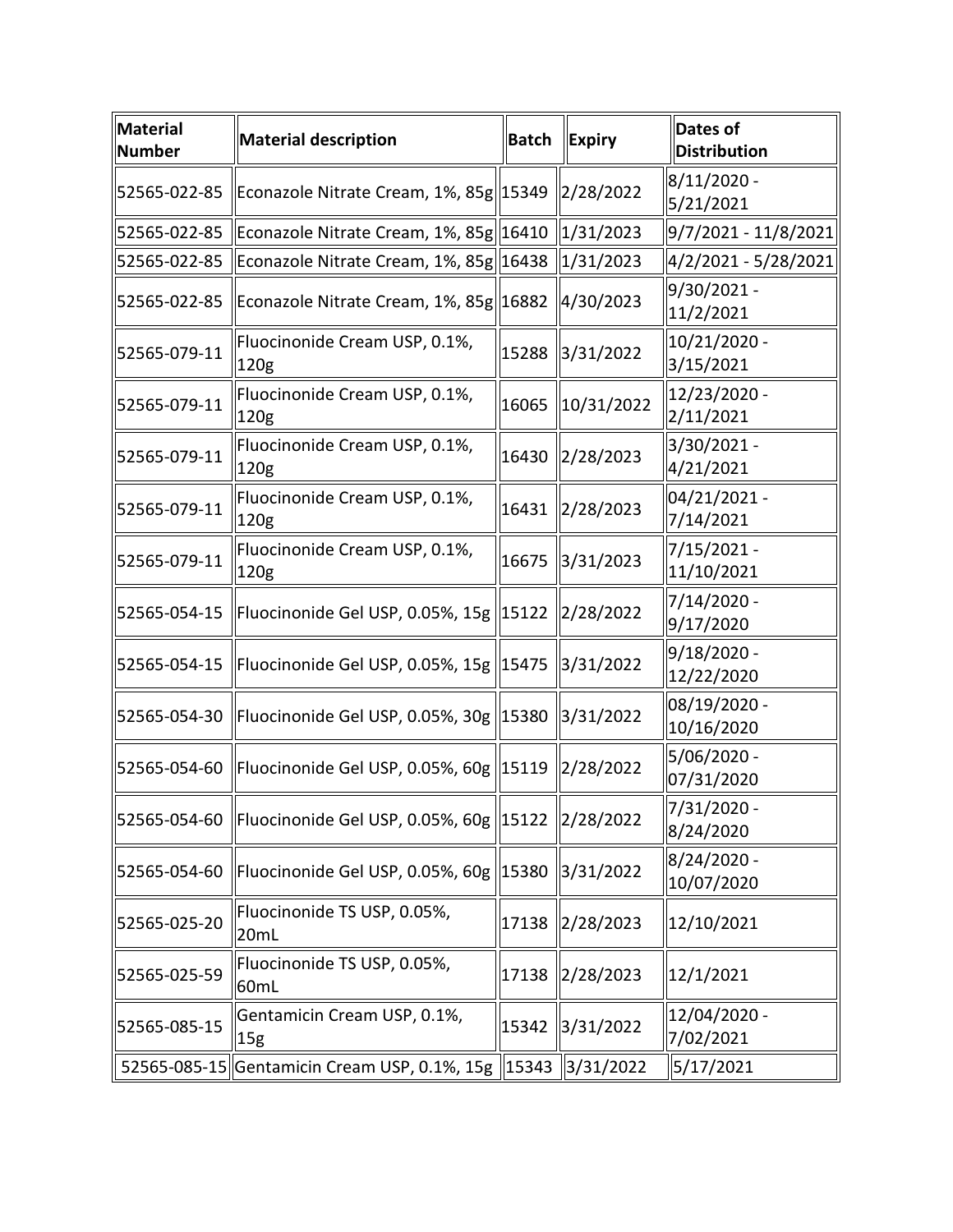| <b>Material</b><br>Number | <b>Material description</b>                                        | <b>Batch</b> | <b>Expiry</b>   | Dates of<br><b>Distribution</b> |
|---------------------------|--------------------------------------------------------------------|--------------|-----------------|---------------------------------|
|                           | 52565-085-15   Gentamicin Cream USP, 0.1%, 15g   16686             |              | 3/31/2023       | 06/02/2021 -<br>9/21/2021       |
|                           | 52565-085-30   Gentamicin Cream USP, 0.1%, 30g   15259             |              | 3/31/2022       | 3/28/2020 -<br>05/06/2020       |
|                           | 52565-085-30   Gentamicin Cream USP, 0.1%, 30g   15260   3/31/2022 |              |                 | 5/06/2020 -<br>6/12/2020        |
| 52565-085-30              | Gentamicin Cream USP, 0.1%, 30g   15282   4/30/2022                |              |                 | $6/10/2020$ -<br>6/30/2020      |
|                           | 52565-085-30   Gentamicin Cream USP, 0.1%, 30g   15283   5/31/2022 |              |                 | 6/30/2020 -<br>9/01/2020        |
|                           | 52565-085-30   Gentamicin Cream USP, 0.1%, 30g   15725             |              | 6/30/2022       | $9/01/2020$ -<br>9/17/2020      |
|                           | 52565-085-30   Gentamicin Cream USP, 0.1%, 30g   15745   6/30/2022 |              |                 | $9/16/2020$ -<br>12/30/2020     |
|                           | 52565-085-30   Gentamicin Cream USP, 0.1%, 30g   15764             |              | 6/30/2022       | 12/23/2020 -<br>04/15/2021      |
| 52565-085-30              | Gentamicin Cream USP, 0.1%, 30g                                    | 16066        | 10/31/2022      | 12/23/2020 -<br>9/29/2021       |
| 70512-036-30              | Gentamicin Crm USP, 0.1%, 30g,<br>SOLA                             | 15725        | 6/30/2022       | 7/6/2020 -<br>1/11/2022         |
| 70512-036-30              | Gentamicin Crm USP, 0.1%, 30g,<br><b>SOLA</b>                      | 16113        | 10/31/2022      | 9/30/2021 -<br>10/20/2021       |
| 52565-090-15              | Gentamicin Ointment USP, 0.1%,<br>15g                              | 16878        | 5/31/2023       | 8/27/2021 -<br>8/28/2021        |
| 52565-090-15              | Gentamicin Ointment USP, 0.1%,<br>15g                              |              | 16912 5/31/2023 | 8/26/2021 -<br>12/17/2021       |
| 52565-090-30              | Gentamicin Ointment USP, 0.1%,<br>30g                              | 16878        | 5/21/2023       | 8/28/2021 -<br>12/17/2021       |
| 70512-033-50              | Halobeta Prop Oint USP, 0.05%,<br>50g SOLA                         | 15128        | 2/28/2022       | 3/20/2020 -<br>7/2/2020         |
| 70512-033-50              | Halobeta Prop Oint USP, 0.05%,<br>50g SOLA                         | 15721        | 6/30/2022       | 7/2/2020 -<br>12/30/2020        |
| 70512-033-50              | Halobeta Prop Oint USP, 0.05%,<br>50g SOLA                         | 16171        | 10/31/2022      | $3/1/2021 -$<br>3/31/2021       |
| 70512-033-50              | Halobeta Prop Oint USP, 0.05%,<br>50g SOLA                         | 16819        | 4/30/2023       | 6/5/2021 - 9/8/2021             |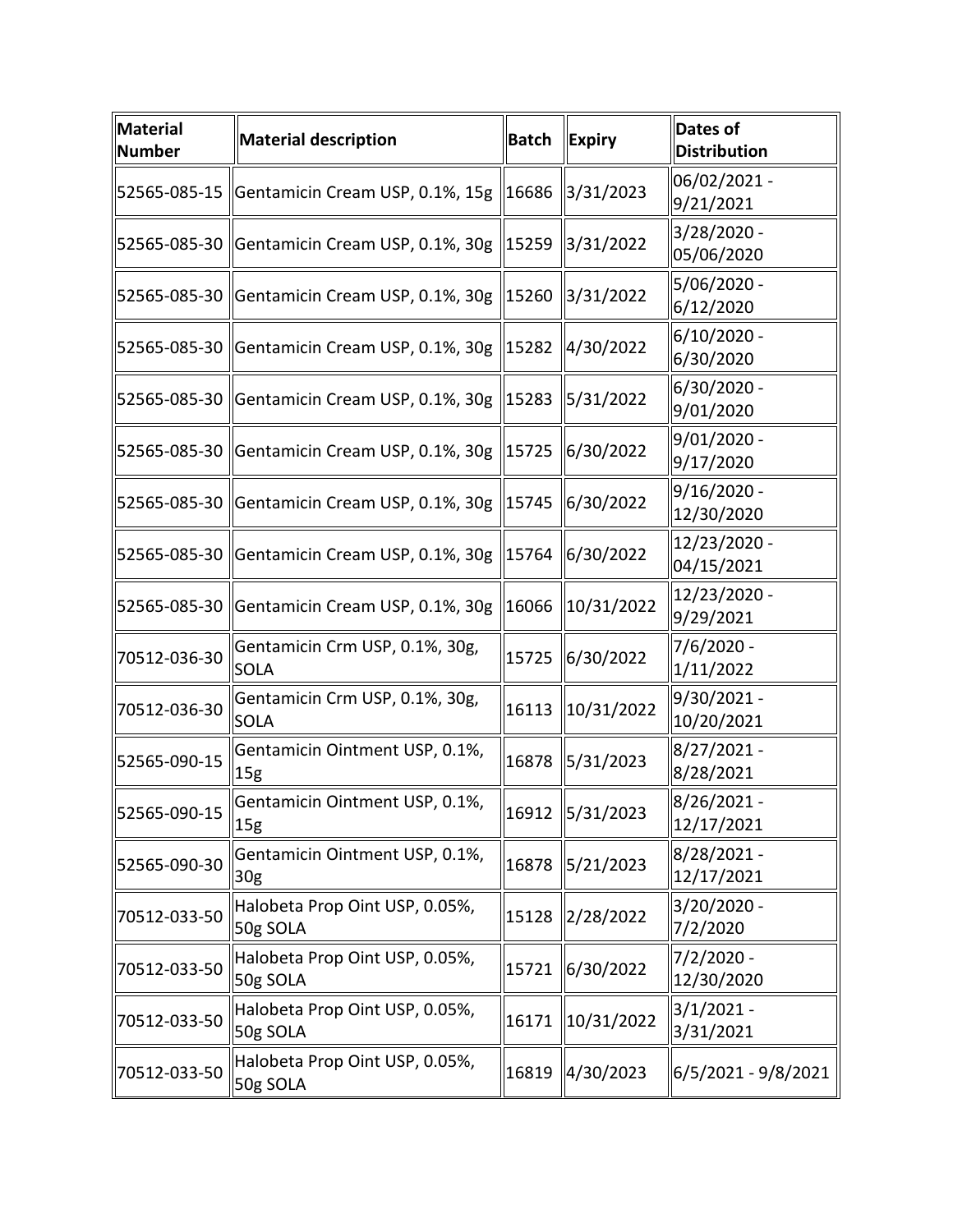| Material<br><b>Number</b> | <b>Material description</b>                 | <b>Batch</b> | <b>Expiry</b> | <b>Dates of</b><br><b>Distribution</b> |
|---------------------------|---------------------------------------------|--------------|---------------|----------------------------------------|
| 70512-033-50              | Halobeta Prop Oint USP, 0.05%,<br>50g SOLA  | 17124        | 7/31/2023     | $10/1/2021 -$<br>12/20/2021            |
| 52565-073-15              | Halobetasol Prop Ointment,<br>0.05%, 15g    | 15280        | 2/28/2022     | 01/14/2021 -<br>08/20/2021             |
| 52565-073-15              | Halobetasol Prop Ointment,<br>0.05%, 15g    | 16539        | 3/31/2023     | 05/05/2021 -<br>06/22/2021             |
| 52565-073-15              | Halobetasol Prop Ointment,<br>0.05%, 15g    | 16907        | 5/31/2023     | 07/12/2021 -<br>11/24/2021             |
| 52565-073-51              | Halobetasol Prop Ointment,<br>0.05%, 50g    | 15381        | 3/31/2022     | 6/30/2020 -<br>7/29/2020               |
| 52565-073-51              | Halobetasol Prop Ointment,<br>0.05%, 50g    | 15382        | 4/30/2022     | 7/28/2020 -<br>8/12/2020               |
| 52565-073-51              | Halobetasol Prop Ointment,<br>0.05%, 50g    | 15501        | 4/30/2022     | 8/11/2020 -<br>8/27/2020               |
| 52565-073-51              | Halobetasol Prop Ointment,<br>0.05%, 50g    | 15523        | 4/30/2022     | 8/26/2020 -<br>9/18/2020               |
| 52565-073-51              | Halobetasol Prop Ointment,<br>0.05%, 50g    | 15812        | 7/31/2022     | 9/18/2020 -<br>10/28/2020              |
| 52565-073-51              | Halobetasol Prop Ointment,<br>0.05%, 50g    | 15972        | 9/30/2022     | 10-06/2020 -<br>11/02/2020             |
| 52565-073-51              | Halobetasol Prop Ointment,<br>0.05%, 50g    | 16034        | 9/30/2022     | 2/26/2021 -<br>03/01/2021              |
| 52565-073-51              | Halobetasol Prop Ointment,<br>0.05%, 50g    | 16037        | 9/30/2022     | $2/27/2021 -$<br>03/06/2021            |
| 52565-073-51              | Halobetasol Prop Ointment,<br>$0.05%$ , 50g | 16105        | 10/31/2022    | 2/27/2021 -<br>3/26/2021               |
| 52565-073-51              | Halobetasol Prop Ointment,<br>0.05%, 50g    | 16143        | 10/31/2022    | $3/25/2021 -$<br>4/19/2021             |
| 52565-073-51              | Halobetasol Prop Ointment,<br>0.05%, 50g    | 16539        | 3/31/2023     | 05/04/2021 -<br>05/12/2021             |
| 52565-073-51              | Halobetasol Prop Ointment,<br>0.05%, 50g    | 16746        | 3/31/2023     | 06/10/2021 -<br>06/30/2021             |
| 52565-073-51              | Halobetasol Prop Ointment,<br>0.05%, 50g    | 16747        | 3/31/2023     | 06/01/2021 -<br>06/30/2021             |
| 52565-073-51              | Halobetasol Prop Ointment,<br>0.05%, 50g    | 16906        | 5/31/2023     | 7/12/2021 -<br>7/27/2021               |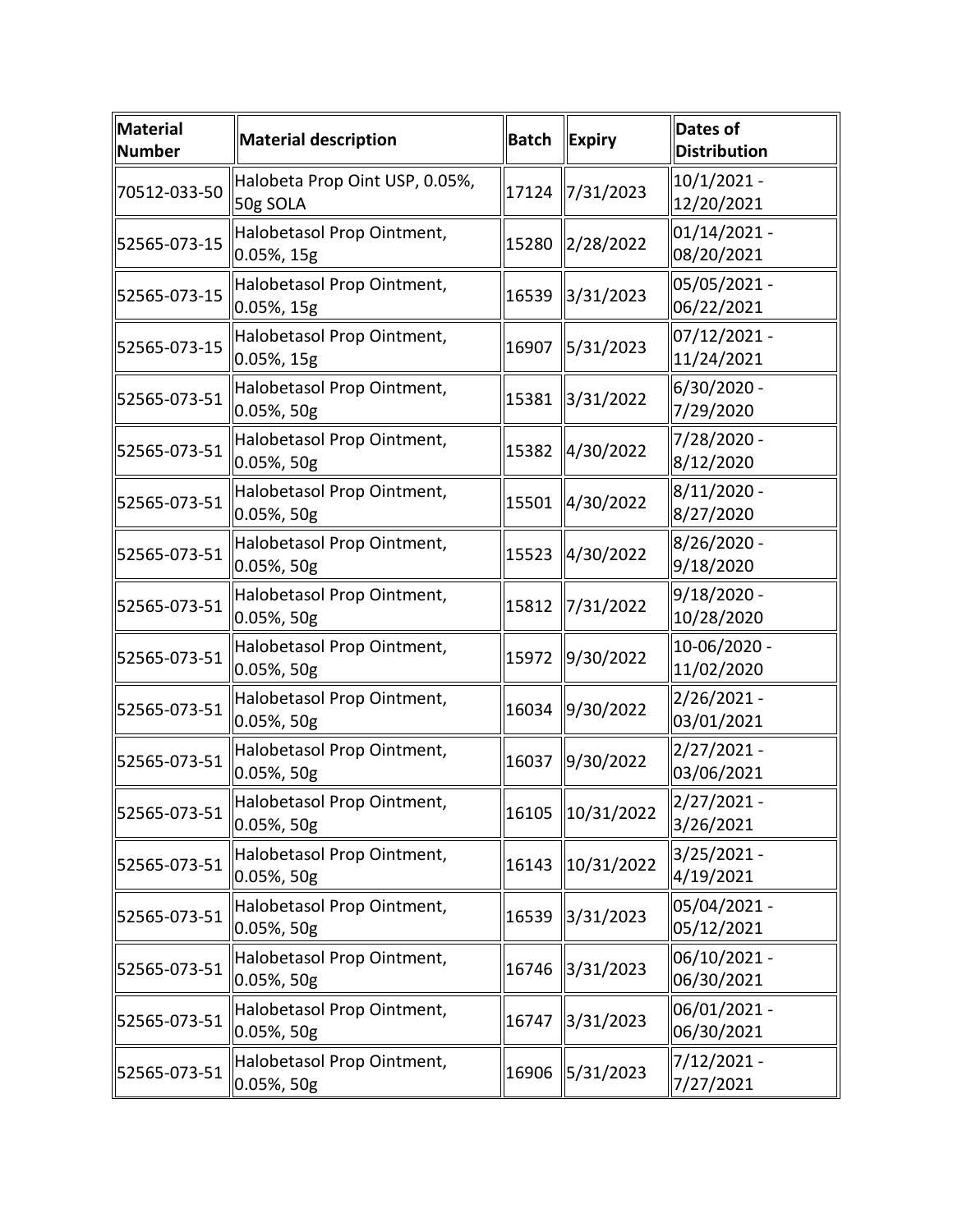| <b>Material</b><br><b>Number</b> | <b>Material description</b>                   | <b>Batch</b> | <b>Expiry</b> | <b>Dates of</b><br><b>Distribution</b> |
|----------------------------------|-----------------------------------------------|--------------|---------------|----------------------------------------|
| 52565-073-51                     | Halobetasol Prop Ointment,<br>0.05%, 50g      | 16962        | 6/30/2023     | $9/01/2021 -$<br>9/16/2021             |
| 52565-073-51                     | Halobetasol Prop Ointment,<br>0.05%, 50g      | 17041        | 6/30/2023     | $9/16/2021 -$<br>9/27/2021             |
| 52565-073-51                     | Halobetasol Prop Ointment,<br>0.05%, 50g      | 17110        | 7/31/2023     | 10/21/2021 -<br>11/02/2021             |
|                                  | 51862-159-04 HB Lotion USP, 0.1%, 4oz Mayne   | 15435        | 3/31/2022     | 10/26/2020 -<br>09/28/2021             |
|                                  | 51862-159-04 HB Lotion USP, 0.1%, 4oz Mayne   | 16960        | 5/31/2023     | 09/24/2021 to<br>current               |
|                                  | 70512-032-04 HB Lotion USP, 0.1%, 4oz, SOLA   | 16896        | 5/31/2023     | 7/12/2021 -<br>1/12/2022               |
|                                  | 70512-032-04 HB Lotion USP, 0.1%, 4oz, SOLA   | 16897        | 5/31/2023     | no sales                               |
| 63739-998-67                     | HP Oint USP, 0.05%, 50g<br>McKesson           | 15720        | 6/30/2022     | $09/28/2020 -$<br>12/30/2020           |
| 63739-998-67                     | HP Oint USP, 0.05%, 50g<br>McKesson           | 16449        | 2/28/2023     | $04/06/2021 -$<br>10/27/2021           |
| 63739-998-67                     | HP Oint USP, 0.05%, 50g<br>McKesson           | 16450        | 2/28/2023     | $11/25/2021 -$<br>01/12/2022           |
| 52565-087-02                     | Hydrocortisone Butyrate Ltn,<br>0.1%, 2oz     | 16293        | 1/31/2023     | $5/12/2021 -$<br>11/22/2021            |
| 52565-087-<br>02                 | Hydrocortisone Butyrate Ltn,<br>$0.1\%$ , 20z | 16436        | 2/28/2023     | 11/22/2021 -<br>12/01/2021             |
| 52565-087-02                     | Hydrocortisone Butyrate Ltn,<br>0.1%, 2oz     | 16451        | 2/28/2023     | 12/01/2021 -<br>01/03/2022             |
| 52565-087-04                     | Hydrocortisone Butyrate Ltn,<br>0.1%, 4oz     | 15105        | 2/28/2022     | 08/13/2020 -<br>02/20/2021             |
| 52565-087-04                     | Hydrocortisone Butyrate Ltn,<br>$0.1\%$ , 40z | 15290        | 3/31/2022     | 12/23/2020 -<br>3/16/2021              |
| 52565-087-04                     | Hydrocortisone Butyrate Ltn,<br>$0.1\%$ , 40z | 15291        | 3/31/2022     | 03/16/2021 -<br>04/30/2021             |
| 52565-087-04                     | Hydrocortisone Butyrate Ltn,<br>0.1%, 4oz     | 15292        | 3/31/2022     | 8/24/2020                              |
| 52565-087-04                     | Hydrocortisone Butyrate Ltn,<br>0.1%, 4oz     | 16293        | 1/31/2023     | $ 05/13/2021 -$<br>10/21/2021          |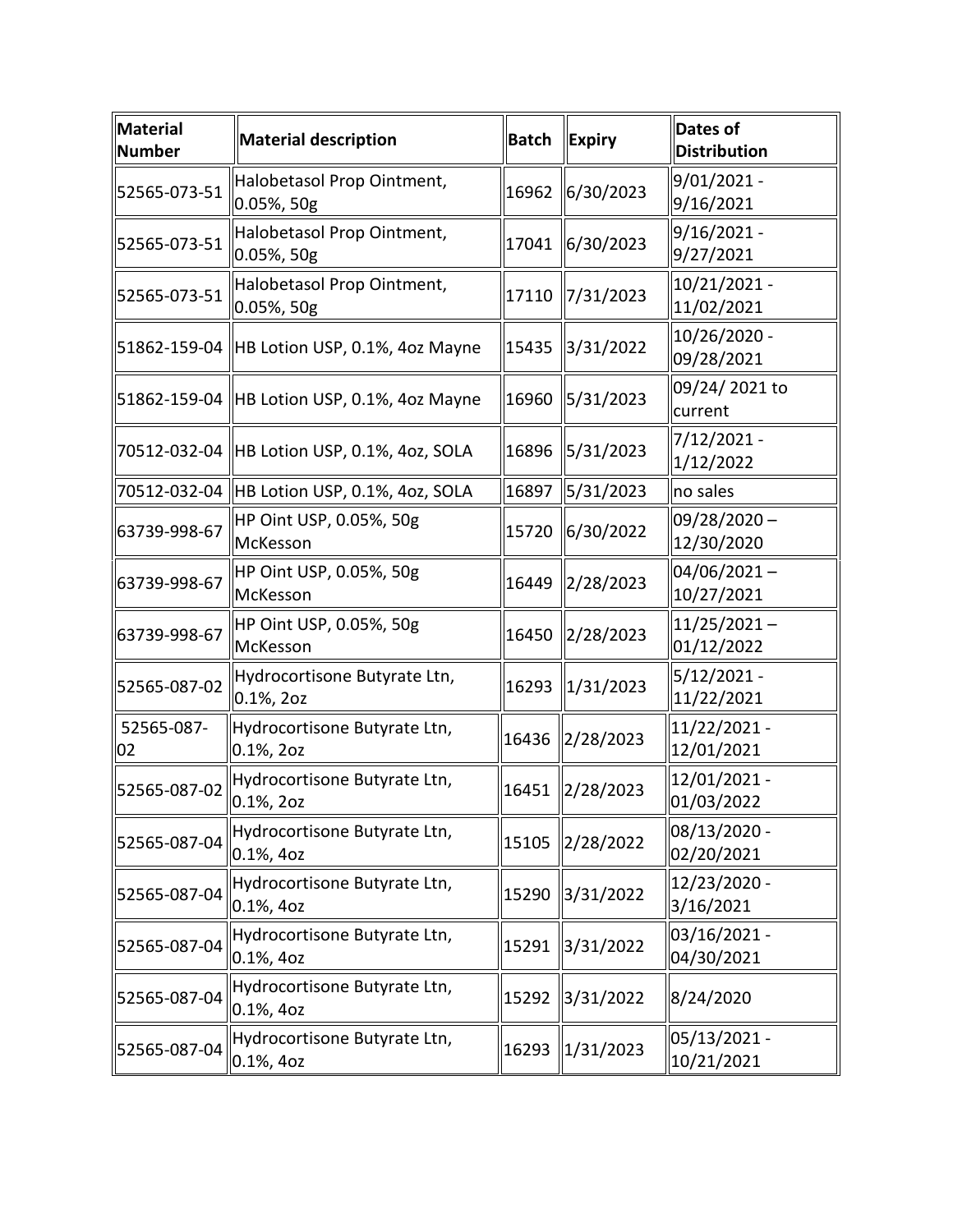| <b>Material</b><br><b>Number</b> | <b>Material description</b>                   | <b>Batch</b> | <b>Expiry</b>   | Dates of<br><b>Distribution</b> |
|----------------------------------|-----------------------------------------------|--------------|-----------------|---------------------------------|
| 52565-087-04                     | Hydrocortisone Butyrate Ltn,<br>0.1%, 4oz     | 16436        | 2/28/2023       | 09/22/2021 -<br>11/02/2021      |
| 52565-087-04                     | Hydrocortisone Butyrate Ltn,<br>$0.1\%$ , 40z | 16451        | 2/28/2023       | 11/02/2021 -<br>11/22/2021      |
| 52565-087-04                     | Hydrocortisone Butyrate Ltn,<br>$0.1\%$ , 40z | 16472        | 2/28/2023       | 11/22/2021 -<br>01/03/2022      |
|                                  | 52565-122-15  Lidocaine Cream, 4%, 15g        | 15192        | 2/28/2022       | 6/19/2020 -<br>11/17/2020       |
|                                  | 52565-122-15 Lidocaine Cream, 4%, 15g         | 16278        | 1/31/2023       | $3/15/2021 -$<br>11/15/2021     |
|                                  | 52565-122-30 Lidocaine Cream, 4%, 30g         | 15124        | 2/28/2022       | 8/27/2020 -<br>01/20/2021       |
|                                  | 52565-122-30 Lidocaine Cream, 4%, 30g         | 15192        | 2/28/2022       | 11/16/2020 -<br>3/18/2021       |
|                                  | 52565-122-30 Lidocaine Cream, 4%, 30g         | 15296        | 3/31/2022       | 12/22/2020 -<br>5/10/2021       |
|                                  | 52565-122-30 Lidocaine Cream, 4%, 30g         | 15336        | 3/31/2022       | 6/8/2020 -6/17/2021             |
|                                  | 52565-122-30 Lidocaine Cream, 4%, 30g         | 15337        | 3/31/2022       | 6/17/2021 -<br>9/21/2021        |
|                                  | 52565-122-30 Lidocaine Cream, 4%, 30g         | 15439        | 3/31/2022       | 5/17/2021                       |
|                                  | 52565-122-30 Lidocaine Cream, 4%, 30g         | 16278        | 1/31/2023       | 4/01/2021 -<br>7/06/2021        |
|                                  | 52565-122-30 Lidocaine Cream, 4%, 30g         | 16603        | 3/31/2023       | 7/06/2021 -<br>9/08/2021        |
|                                  | 52565-122-30 Lidocaine Cream, 4%, 30g         |              | 16664 3/31/2023 | 9/08/2021 -<br>9/22/2021        |
|                                  | 52565-122-30 Lidocaine Cream, 4%, 30g         | 17023        | 6/30/2023       | 11/08/2021 -<br>12/17/2021      |
|                                  | 0536-1281-28 Lidocaine Cream, 4%, 30g Rugby   | 15722        | 6/30/2022       | 6/29/2020 -<br>11/20/2020       |
|                                  | 0536-1281-28 Lidocaine Cream, 4%, 30g Rugby   | 16274        | 12/31/2022      | 1/19/2021 -<br>5/3/2021         |
|                                  | 0536-1281-28 Lidocaine Cream, 4%, 30g Rugby   | 16947        | 5/31/2023       | 9/14/2021 -<br>12/09/2021       |
|                                  | 0536-1281-28 Lidocaine Cream, 4%, 30g Rugby   | 17140        | 8/31/2023       | 12/09/2021 -<br>1/27/2022       |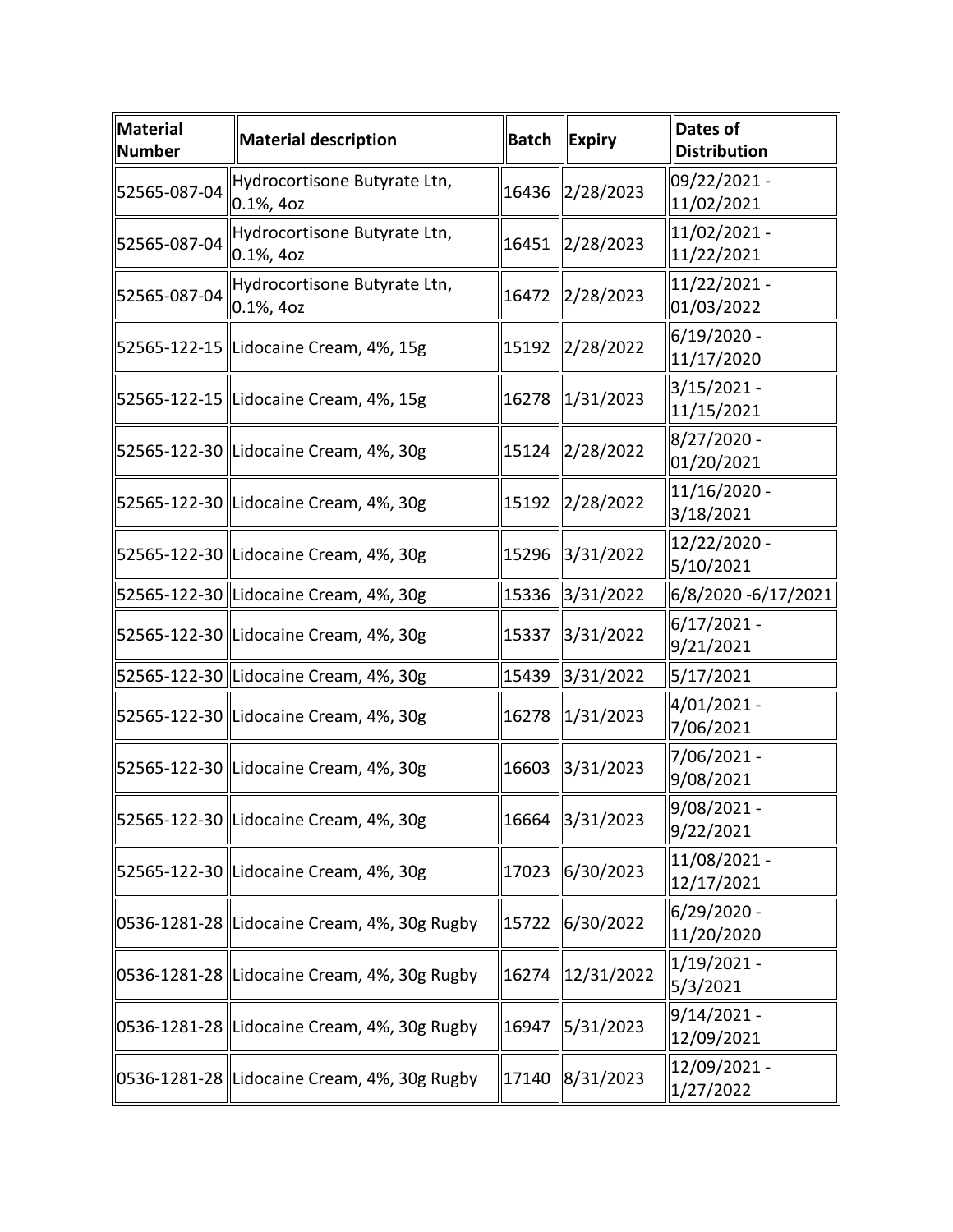| Material<br>Number | <b>Material description</b>                 | <b>Batch</b> | <b>Expiry</b>                                                  | Dates of<br><b>Distribution</b> |
|--------------------|---------------------------------------------|--------------|----------------------------------------------------------------|---------------------------------|
|                    | 52565-122-07  Lidocaine Cream, 4%, 5x5g Kit | 15067        | 2/28/2022                                                      | 7/9/2020 -7/16/2021             |
|                    | 52565-122-07 Lidocaine Cream, 4%, 5x5g Kit  | 16664        | $\frac{1}{3}$ /31/2023                                         | $5/15/2021 -$<br>10/21/2021     |
| 52565-008-14       | Lidocaine Ointment USP, 5%,<br>35.44g       |              | 16389 2/29/2024                                                | $5/11/2021 -$<br>5/14/2021      |
| 52565-008-14       | Lidocaine Ointment USP, 5%,<br>35.44g       | 16452        | $\frac{2}{29/2024}$                                            | $5/11/2021 -$<br>10/25/2021     |
| 50383-341-35       | Lidocaine Ointment USP, 5%,<br>35.44g Akorn | 16695        | 4/30/2024                                                      | $5/20/2021 -$<br>1/27/2022      |
|                    | 52565-042-15 Nystatin Triam Oint USP, 15g   | 15125        | 2/28/2022                                                      | $3/12/2020 -$<br>06/17/2020     |
|                    | 52565-042-15 Nystatin Triam Oint USP, 15g   | 15385        | 3/31/2022                                                      | 4/29/2020 -<br>8/04/2020        |
|                    | 52565-042-15  Nystatin Triam Oint USP, 15g  | 15613        | 5/31/2022                                                      | 08/04/2020 -<br>11/04/2020      |
|                    | 52565-042-15 Nystatin Triam Oint USP, 15g   | 16027        | 9/30/2022                                                      | 11/03/2020 -<br>01/20/2021      |
|                    | 52565-042-15 Nystatin Triam Oint USP, 15g   | 16204        | $\left  \frac{11}{30} \right  \left  \frac{2022}{200} \right $ | 01/20/2021 -<br>06/18/2021      |
|                    | 52565-042-15 Nystatin Triam Oint USP, 15g   | 16376        | 1/31/2023                                                      | 4/22/2021 -<br>09/09/2021       |
|                    | 52565-042-15 Nystatin Triam Oint USP, 15g   | 16707        | $\frac{3}{31/2023}$                                            | $9/9/2021 -$<br>11/04/2021      |
|                    | 52565-042-30   Nystatin Triam Oint USP, 30g |              | 15385 3/31/2022                                                | 07/23/2020 -<br>3/15/2021       |
|                    | 52565-042-30 Nystatin Triam Oint USP, 30g   | 15752        | 6/30/2022                                                      | 9/27/2020 -<br>11/17/2020       |
|                    | 52565-042-30 Nystatin Triam Oint USP, 30g   | 15346        | 9/30/2022                                                      | 11/18/2020 -<br>03/08/2021      |
|                    | 52565-042-30 Nystatin Triam Oint USP, 30g   | 16188        | $\left  \frac{11}{30} \right  \left  \frac{2022}{200} \right $ | 3/04/2021 -<br>04/07/2021       |
|                    | 52565-042-30 Nystatin Triam Oint USP, 30g   | 16567        | 2/28/2023                                                      | 5/25/2021 -<br>10/21/2021       |
|                    | 52565-042-30 Nystatin Triam Oint USP, 30g   | 16730        | $\frac{4}{30/2023}$                                            | 8/04/2021 -<br>08/04/2021       |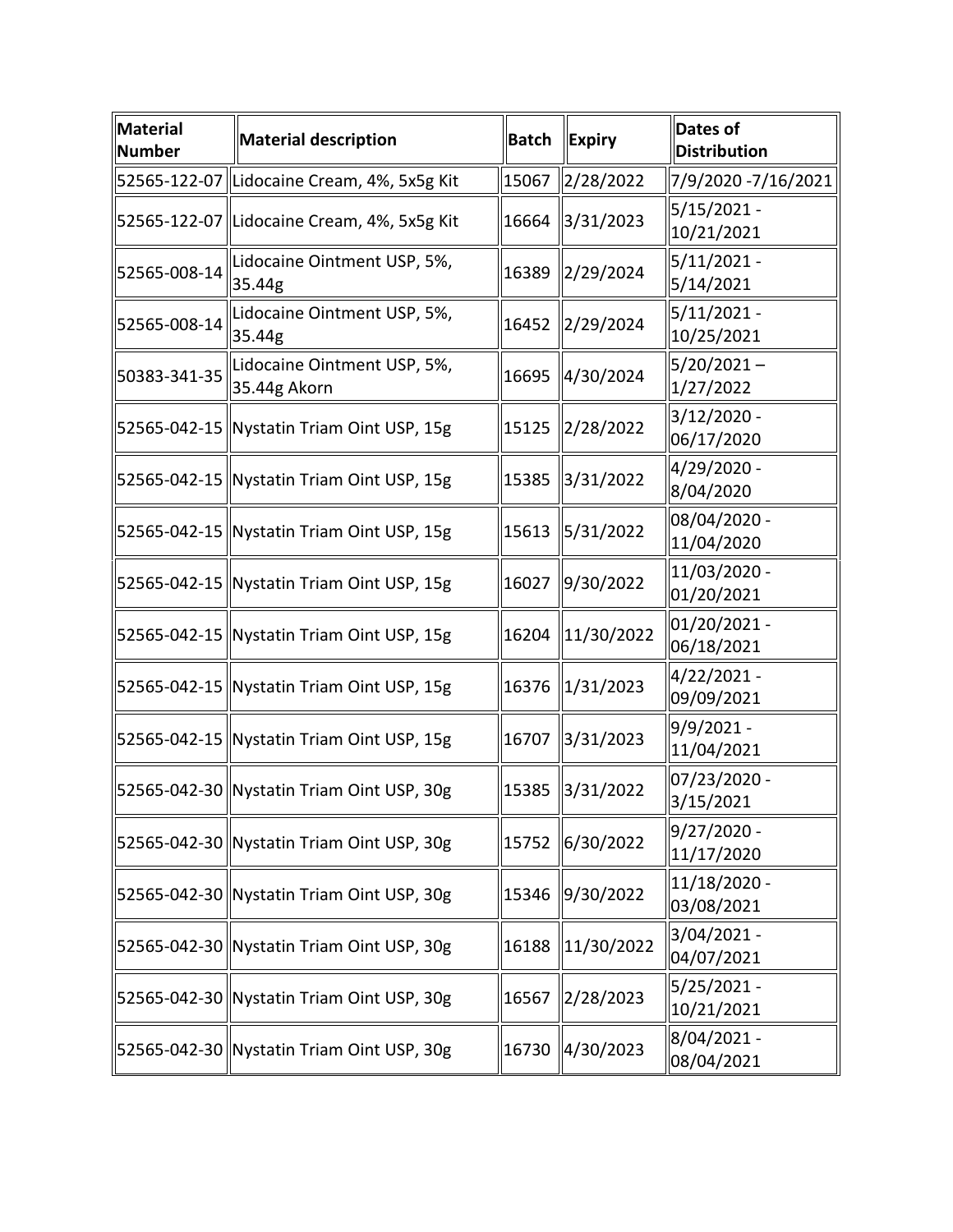| <b>Material</b><br><b>Number</b> | <b>Material description</b>                       | <b>Batch</b> | <b>Expiry</b>    | <b>Dates of</b><br><b>Distribution</b> |
|----------------------------------|---------------------------------------------------|--------------|------------------|----------------------------------------|
|                                  | 52565-042-60 Nystatin Triam Oint USP, 60g         | 15752        | 6/30/2022        | 08/05/2020 -<br>3/08/2021              |
|                                  | 52565-042-60 Nystatin Triam Oint USP, 60g         | 16188        | 11/30/2022       | 03/03/2021 -<br>11/04/2021             |
| 52565-048-15                     | Triamcinolone Acet Oint USP,<br>$0.5\%$ , 15g     | 15608        | 5/31/2022        | 7/30/2020 -<br>3/15/2021               |
| 52565-048-15                     | Triamcinolone Acet Oint USP,<br>$0.5%$ , 15g      | 16026        | 9/30/2022        | 12/02/2020 -<br>4/08/2021              |
| 52565-048-15                     | Triamcinolone Acet Oint USP,<br>0.5%, 15g         | 16224        | 11/30/2022       | 4/07/2021 -<br>11/24/2021              |
| 52565-056-15                     | Triamcinolone Cream USP, 0.1%,<br>15 <sub>g</sub> | 15123        | 2/28/2022        | 08/03/2020 -<br>09/10/2020             |
| 52565-056-15                     | Triamcinolone Cream USP, 0.1%,<br> 15g            | 15875        | 8/31/2022        | 09/28/2020 -<br>03/15/2021             |
| 52565-056-15                     | Triamcinolone Cream USP, 0.1%,<br>15 <sub>g</sub> | 16115        | 10/31/2022       | $01/27/2021 -$<br>08/28/2021           |
| 52565-056-30                     | Triamcinolone Cream USP, 0.1%,<br>30 <sub>g</sub> | 15123        | 2/28/2022        | 06/10/2020 -<br>08/06/2020             |
| 52565-056-30                     | Triamcinolone Cream USP, 0.1%,<br>30g             | 15201        | 2/28/2022        | 08/05/2020 -<br>09/02/2020             |
| 52565-056-30                     | Triamcinolone Cream USP, 0.1%,<br> 30g            | 15477        | 4/30/2022        | 09/02/2020 -<br>11/17/2020             |
| 52565-056-30                     | Triamcinolone Cream USP, 0.1%,<br>30g             | 15897        | 8/31/2022        | 11/17/2020 -<br>02/10/2021             |
| 52565-056-30                     | Triamcinolone Cream USP, 0.1%,<br>$\parallel 30g$ |              | 16090 10/31/2022 | 02/10/2021 -<br>04/14/2021             |
| 52565-056-30                     | Triamcinolone Cream USP, 0.1%,<br>30g             | 16374        | 1/31/2023        | $04/14/2021 -$<br>06/28/2021           |
| 52565-056-30                     | Triamcinolone Cream USP, 0.1%,<br>30g             | 16676        | 3/31/2023        | 06/25/2021 -<br>09/02/2021             |
| 52565-056-30                     | Triamcinolone Cream USP, 0.1%,<br>30 <sub>g</sub> | 17109        | 7/31/2023        | $11/15/2021 -$<br>11/16/2021           |
| 52565-056-26                     | Triamcinolone Cream USP, 0.1%,<br>454g            | 15121        | 2/28/2022        | 3/17/2020 -<br>3/15/2021               |
| 52565-056-26                     | Triamcinolone Cream USP, 0.1%,<br>454g            | 15127        | 2/28/2022        | 4/08/2020 -<br>8/06/2020               |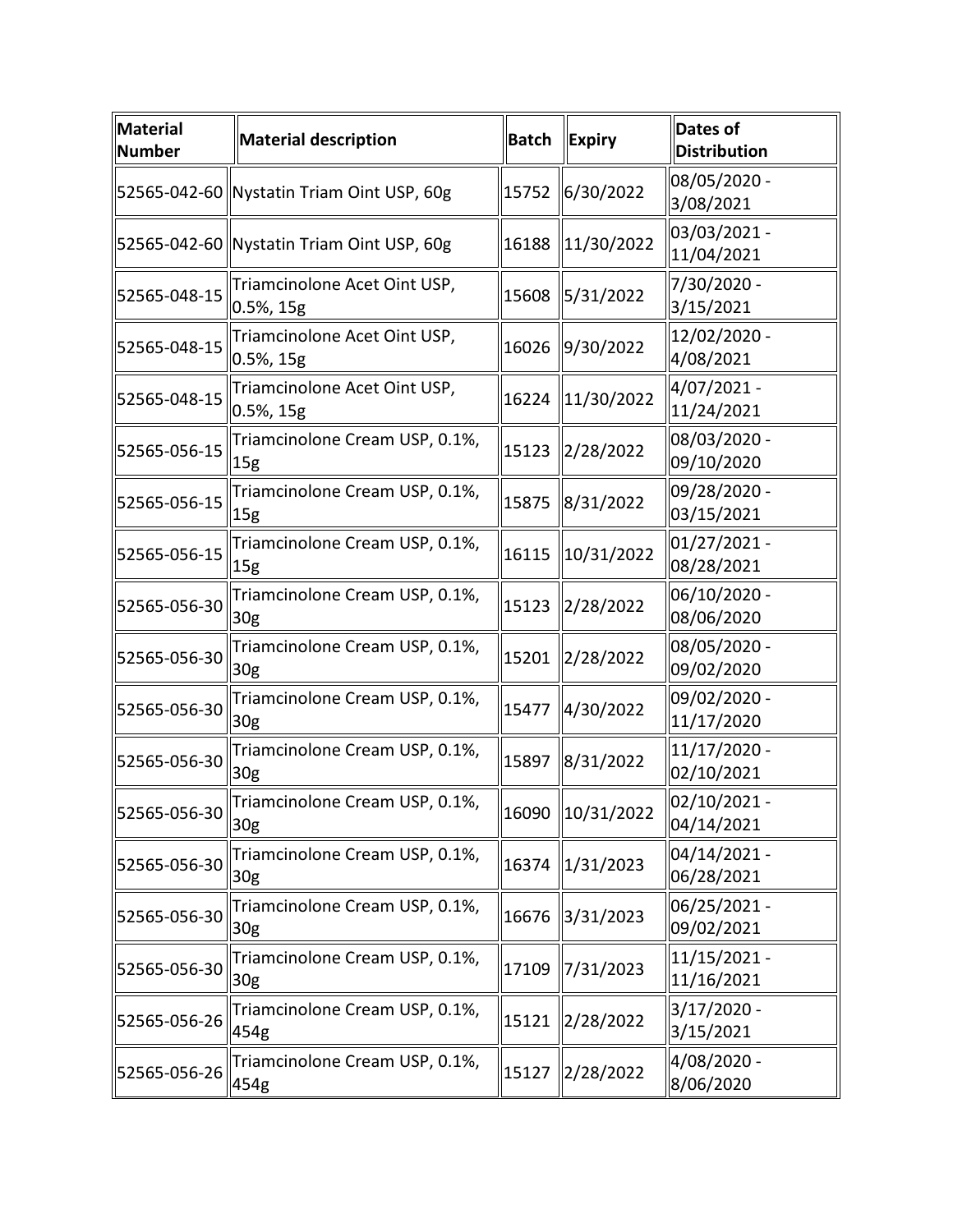| Material<br><b>Number</b>                | <b>Material description</b>            | <b>Batch</b> | <b>Expiry</b>   | <b>Dates of</b><br><b>Distribution</b> |
|------------------------------------------|----------------------------------------|--------------|-----------------|----------------------------------------|
| 52565-056-26                             | Triamcinolone Cream USP, 0.1%,<br>454g | 15191        | 2/28/2022       | 8/03/2020 -<br>9/10/2020               |
| 52565-056-26                             | Triamcinolone Cream USP, 0.1%,<br>454g | 15201        | 2/28/2022       | 9/9/2020 -<br>9/24/2020                |
| 52565-056-26                             | Triamcinolone Cream USP, 0.1%,<br>454g | 15278        | 2/28/2022       | $9/23/2020$ -<br>10/14/2020            |
| 52565-056-26                             | Triamcinolone Cream USP, 0.1%,<br>454g | 15386        | 4/30/2022       | 10/14/2020 -<br>6/18/2021              |
| 52565-056-26                             | Triamcinolone Cream USP, 0.1%,<br>454g | 15567        | 4/30/2022       | 11/25/2020 -<br>12/24/2020             |
| 52565-056-26                             | Triamcinolone Cream USP, 0.1%,<br>454g | 15875        | 8/31/2022       | 12/23/2020 -<br>01/13/2021             |
| 52565-056-26                             | Triamcinolone Cream USP, 0.1%,<br>454g | 16050        | 10/31/2022      | $01/13/2021$ -<br>6/16/2021            |
| 52565-056-26                             | Triamcinolone Cream USP, 0.1%,<br>454g | 16051        | 10/31/2022      | 2/10/2021 -<br>3/08/2021               |
| 52565-056-26                             | Triamcinolone Cream USP, 0.1%,<br>454g | 16115        | 10/31/2022      | 3/06/2021 -<br>3/12/2021               |
| 52565-056-26                             | Triamcinolone Cream USP, 0.1%,<br>454g | 16165        | 11/30/2022      | $3/11/2021 -$<br>4/14/2021             |
| 52565-056-26                             | Triamcinolone Cream USP, 0.1%,<br>454g | 16201        | 11/30/2022      | 3/18/2021 -<br>4/22/2021               |
| 52565-056-26                             | Triamcinolone Cream USP, 0.1%,<br>454g | 16609        | 3/31/2023       | 5/28/2021 -<br>6/18/2021               |
| $\parallel$ 52565-056-26 $\parallel$ 11. | Triamcinolone Cream USP, 0.1%,         |              | 16610 3/31/2023 | 4/30/2021 -<br>5/7/2021                |
| 52565-056-26                             | Triamcinolone Cream USP, 0.1%,<br>454g | 16624        | 3/31/2023       | 5/07/2021 -<br>5/28/2021               |
| 52565-056-26                             | Triamcinolone Cream USP, 0.1%,<br>454g | 16700        | 4/30/2023       | $6/18/2021 -$<br>7/20/2021             |
| 52565-056-26                             | Triamcinolone Cream USP, 0.1%,<br>454g | 16732        | 5/31/2023       | 8/24/2021 -<br>8/28/2021               |
| 52565-056-26                             | Triamcinolone Cream USP, 0.1%,<br>454g | 17081        | 7/31/2023       | 11/04/2021 -<br>12/22/2021             |
| 52565-056-26                             | Triamcinolone Cream USP, 0.1%,<br>454g | 17108        | 7/31/2023       | 10/21/2021 -<br>10/22/2021             |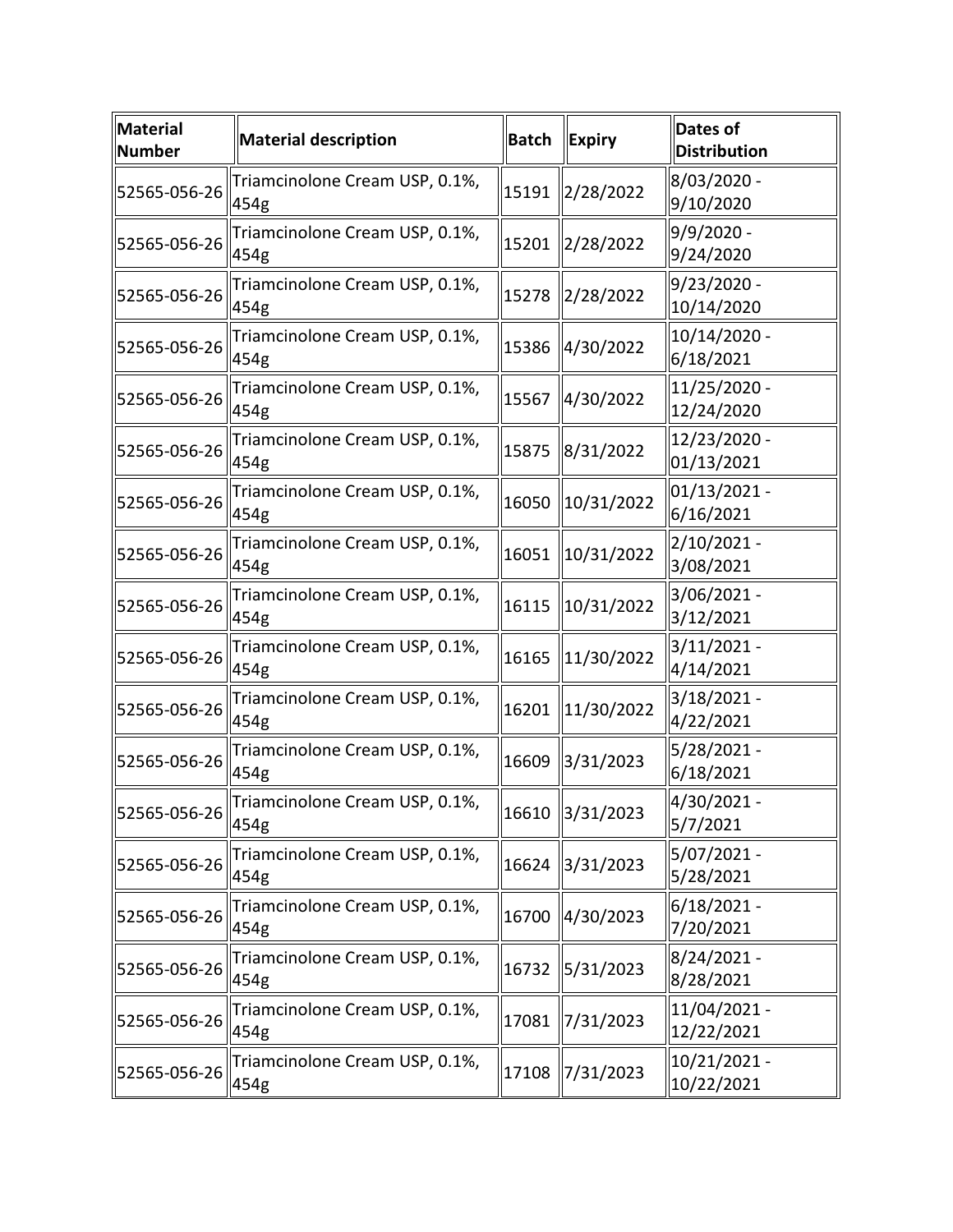| Material<br><b>Number</b> | <b>Material description</b>                                               | <b>Batch</b> | <b>Expiry</b> | <b>Dates of</b><br><b>Distribution</b> |
|---------------------------|---------------------------------------------------------------------------|--------------|---------------|----------------------------------------|
| 52565-056-80              | Triamcinolone Cream USP, 0.1%,<br>80g                                     | 15241        | 2/28/2022     | $8/11/2020$ -<br>05/26/2021            |
| 52565-056-80              | Triamcinolone Cream USP, 0.1%,<br>80g                                     | 16610        | 3/31/2023     | 05/10/2021 -<br>09/29/2021             |
| 52565-010-59              | Triamcinolone Lotion USP, 0.025%, 14796<br>60mL                           |              | 12/31/2022    | 1/31/2020 -<br>3/12/2020               |
| 52565-010-59              | Triamcinolone Lotion USP, 0.025%,<br>60mL                                 | 14797        | 1/31/2023     | 2/19/2020 -<br>4/21/2020               |
| 52565-010-59              | Triamcinolone Lotion USP, 0.025%, 14534<br>60mL                           |              | 4/30/2023     | 6/02/2020 -<br>6/03/2020               |
| 52565-010-59              | Triamcinolone Lotion USP, 0.025%,<br>60mL                                 | 15571        | 4/30/2023     | 6/03/2020 -<br>7/15/2020               |
| 52565-010-59              | Triamcinolone Lotion USP, 0.025%, 15572<br>60mL                           |              | 4/30/2023     | 7/14/2020 -<br>8/20/2020               |
| 52565-010-59              | Triamcinolone Lotion USP, 0.025%,<br>60mL                                 | 15746        | 6/30/2023     | 8/19/2020 -<br>9/30/2020               |
| 52565-010-59              | Triamcinolone Lotion USP, 0.025%,<br>60 <sub>mL</sub>                     | 15756        | 6/30/2023     | 9/30/2020 -<br>11/11/2020              |
| 52565-010-59              | Triamcinolone Lotion USP, 0.025%,<br>60mL                                 | 15982        | 9/30/2023     | 11/11/2020 -<br>12/15/2020             |
| 52565-010-59              | Triamcinolone Lotion USP, 0.025%,<br>60mL                                 | 16043        | 10/31/2023    | 12/15/2020 -<br>1/27/2021              |
| 52565-010-59              | $\overline{\text{Triamcinolone}}$ Lotion USP, 0.025%, 16144<br>60mL       |              | 10/31/2023    | 1/26/2021 -<br>3/06/2021               |
| 52565-010-59              | $\overline{\pi$ riamcinolone Lotion USP, 0.025%, 16149 10/31/2023<br>60mL |              |               | $3/3/2021 -$<br>4/21/2021              |
| 52565-010-59              | Triamcinolone Lotion USP, 0.025%, 16433<br>60mL                           |              | 2/29/2024     | $4/21/2021 -$<br>5/13/2021             |
| 52565-010-59              | Triamcinolone Lotion USP, 0.025%,<br>60mL                                 | 16434        | 2/29/2024     | 5/12/2021 -<br>6/28/2021               |
| 52565-010-59              | Triamcinolone Lotion USP, 0.025%,<br>60mL                                 | 16656        | 3/31/2024     | 6/30/201 -<br>8/31/2021                |
| 52565-010-59              | Triamcinolone Lotion USP, 0.025%,<br>60mL                                 | 16679        | 3/31/2024     | 8/24/2021 -<br>9/08/2021               |
| 52565-010-59              | Triamcinolone Lotion USP, 0.025%,  <br>60mL                               | 16784        | 5/31/2024     | $9/27/2021 -$<br>11/24/2021            |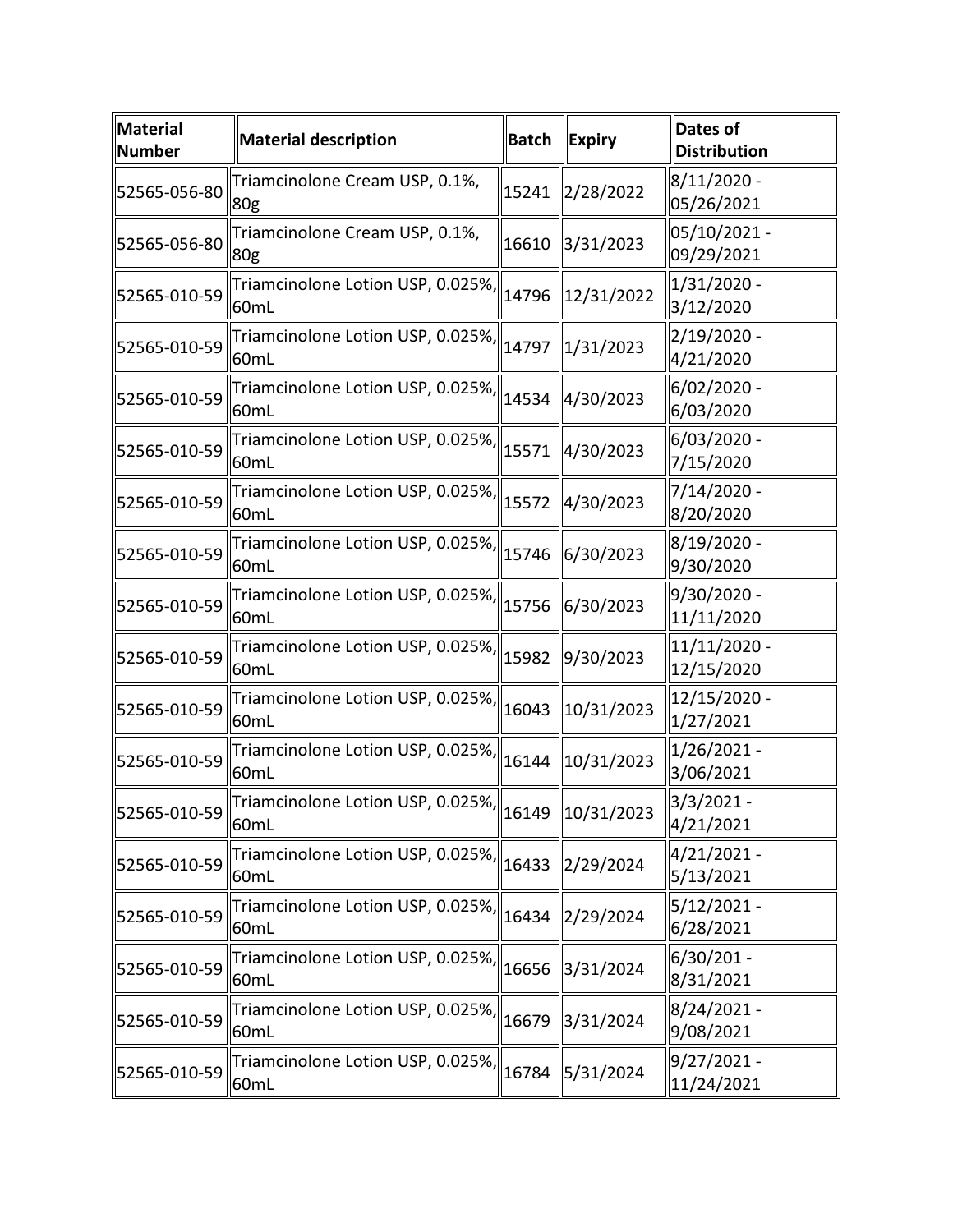| $\ $ Material<br><b>Number</b>              | <b>Material description</b>                                         | <b>Batch</b> | <b>Expiry</b>   | <b>Dates of</b><br><b>Distribution</b> |
|---------------------------------------------|---------------------------------------------------------------------|--------------|-----------------|----------------------------------------|
|                                             | 52565-014-15   Triamcinolone Oint USP, 0.1%, 15g  15000             |              | 1/31/2023       | 3/18/2020 -<br>10/28/2020              |
|                                             | 52565-014-15   Triamcinolone Oint USP, 0.1%, 15g  15591   4/30/2023 |              |                 | 10/28/2020 -<br>4/21/2021              |
|                                             | 52565-014-15   Triamcinolone Oint USP, 0.1%, 15g  15946   9/30/2023 |              |                 | 4/21/2021 -<br>8/25/2021               |
| 52565-014-26                                | Triamcinolone Oint USP, 0.1%,<br>454g                               | 15065        | 2/28/2023       | 5/6/2020 -<br>6/17/2020                |
| 52565-014-26                                | Triamcinolone Oint USP, 0.1%,<br>454g                               | 15072        | 2/28/2023       | $6/17/2020$ -<br>7/29/2020             |
| 52565-014-26                                | Triamcinolone Oint USP, 0.1%,<br>454g                               | 15436        | 3/31/2023       | 7/29/2020 -<br>9/14/2020               |
| 52565-014-26                                | Triamcinolone Oint USP, 0.1%,<br>454g                               | 15810        | 7/31/2023       | 10/22/2020 -<br>12/16/2020             |
| 52565-014-26                                | Triamcinolone Oint USP, 0.1%,<br>454g                               | 15877        | 8/31/2023       | 9/28/2020 -<br>12/23/2020              |
| 52565-014-26                                | Triamcinolone Oint USP, 0.1%,<br>454g                               | 15974        | 9/30/2023       | 12/23/2020 -<br>2/5/2021               |
| 52565-014-26                                | Triamcinolone Oint USP, 0.1%,<br>454g                               | 16045        | 10/31/2023      | $2/5/2021 - 4/5/2021$                  |
| 52565-014-26                                | Triamcinolone Oint USP, 0.1%,<br>454g                               | 16269        | 12/31/2023      | 4/5/2021 -<br>5/17/2021                |
| 52565-014-26                                | Triamcinolone Oint USP, 0.1%,<br>454g                               | 16270        | 12/31/2023      | 5/19/2021 -<br>7/20/2021               |
| $\parallel$ 52565-014-26 $\parallel$ 116111 | Triamcinolone Oint USP, 0.1%,                                       |              | 16566 3/31/2024 | 7/20/2021 -<br>11/4/2021               |
| 52565-014-26                                | Triamcinolone Oint USP, 0.1%,<br>454g                               | 16713        | 3/31/2024       | $8/4/2021 -$<br>11/4/2021              |
| 52565-014-26                                | Triamcinolone Oint USP, 0.1%,<br>454g                               | 17042        | 6/30/2024       | 8/31/2021 -<br>9/28/2021               |
| 52565-014-26                                | Triamcinolone Oint USP, 0.1%,<br>454g                               | 17068        | 7/31/2024       | 11/16/2021 -<br>12/17/2021             |
|                                             | 52565-014-80 Triamcinolone Oint USP, 0.1%, 80g 14674                |              | 11/30/2022      | 12/18/2019 -<br>2/11/2020              |
|                                             | 52565-014-80 Triamcinolone Oint USP, 0.1%, 80g 14760                |              | 12/31/2022      | $1/15/2020$ -<br>4/29/2020             |